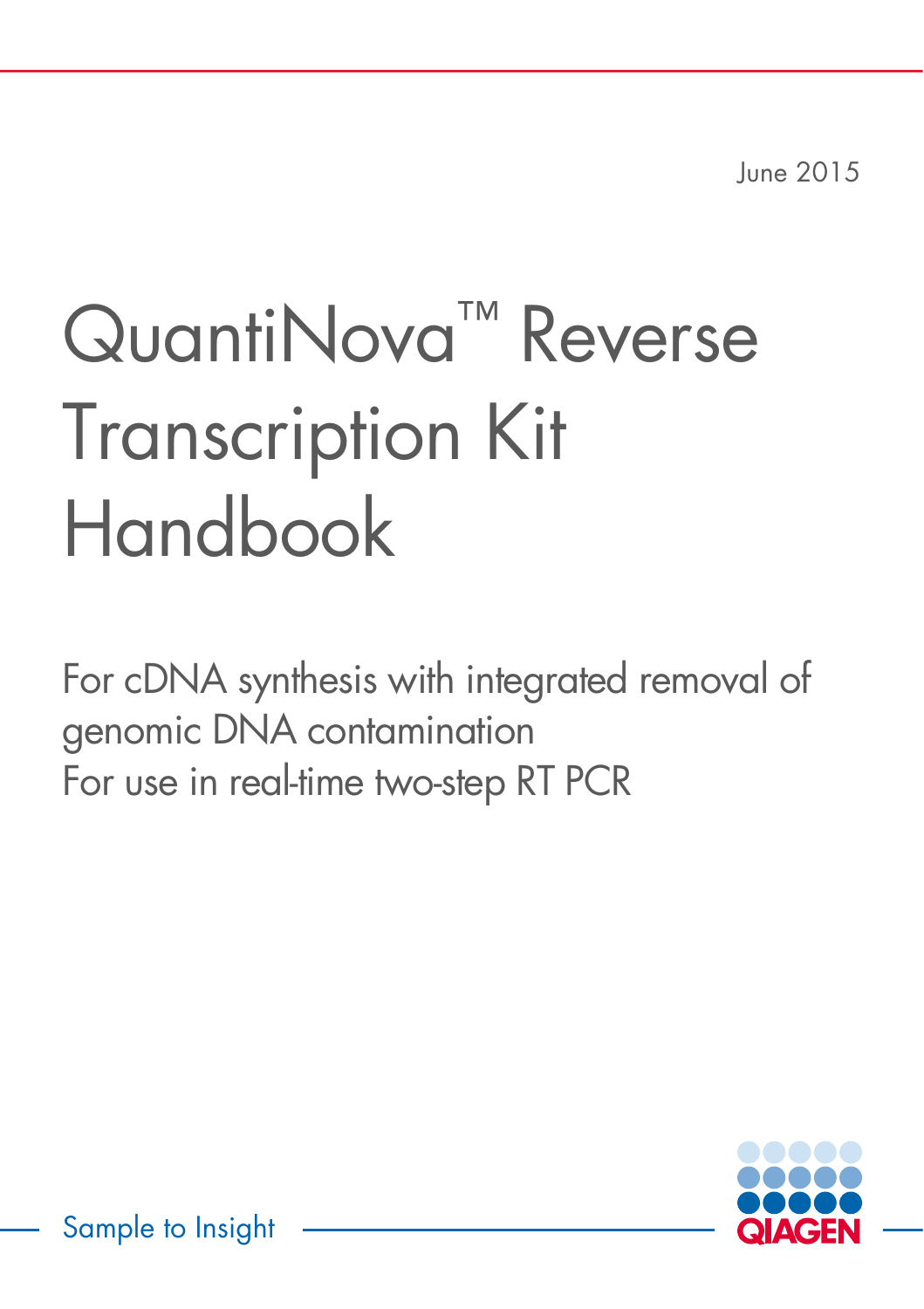### **Contents**

| Protocol: Reverse Transcription with Genomic DNA Removal for Quantitative Real-Time PCR    |  |
|--------------------------------------------------------------------------------------------|--|
|                                                                                            |  |
| Analysis and interpretation of Internal Control Assay results 16                           |  |
|                                                                                            |  |
|                                                                                            |  |
| Appendix B: Preparation, Storage, Quantification, and Determination of Quality of RNA . 26 |  |
|                                                                                            |  |
| Appendix D: Recommended Controls for Quantitative Real-Time RT-PCR 32                      |  |
|                                                                                            |  |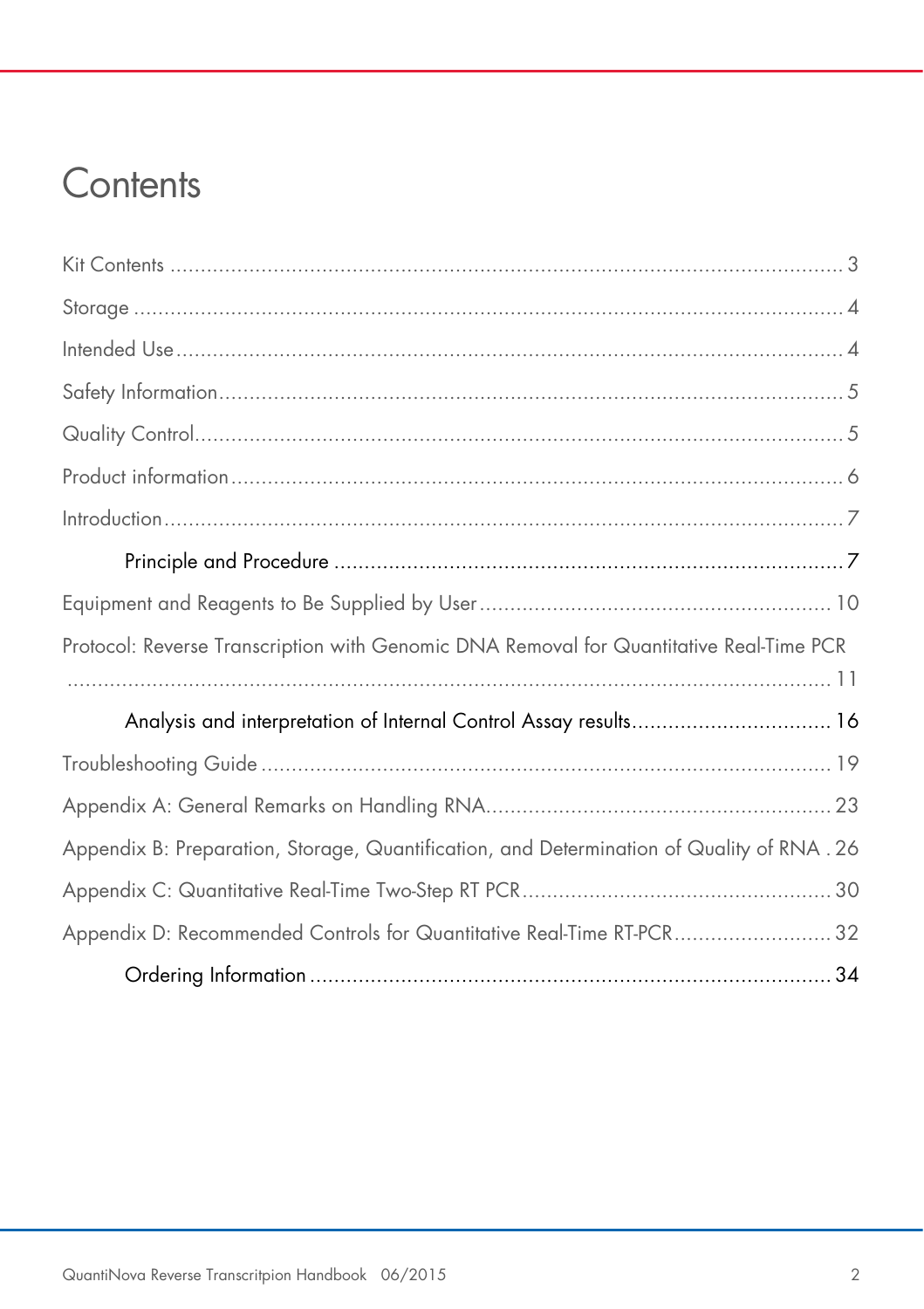### Kit Contents

| QuantiNova Reverse Transcription Kit                        | (10)       | (50)        | (200)                     |
|-------------------------------------------------------------|------------|-------------|---------------------------|
| Catalog No.                                                 | 205410     | 205411      | 205413                    |
| Number of standard reactions*                               | 10         | 50          | 200                       |
| QuantiNova gDNA Removal Mix <sup>t</sup>                    | $20 \mu$   | $100$ $\mu$ | $4 \times 100 \mu$        |
| QuantiNova Reverse Transcription<br>Enzyme                  | $10 \mu$   | $50 \mu$    | $4 \times 50 \mu$         |
| QuantiNova Reverse Transcription Mix <sup>+</sup>           | $40$ $\mu$ | $200$ $\mu$ | $4 \times 200 \text{ pl}$ |
| QuantiNova Internal Control RNA<br>(optional)               | $20$ $\mu$ | $100$ $\mu$ | $4 \times 100 \mu$        |
| RNase-Free Water                                            | $1.9$ ml   | $1.9$ ml    | $1.9$ ml                  |
| Quick-Start Protocol QN Reverse<br><b>Transcription Kit</b> |            |             |                           |
| Quick-Start Protocol QN IC RNA and<br>Assay                 |            |             |                           |

\*A standard reaction is 20 μl in a volume containing 10 pg to 5 μg total RNA

† Also contains RNase inhibitor

‡ Includes Mg2+, RT primers and dNTPs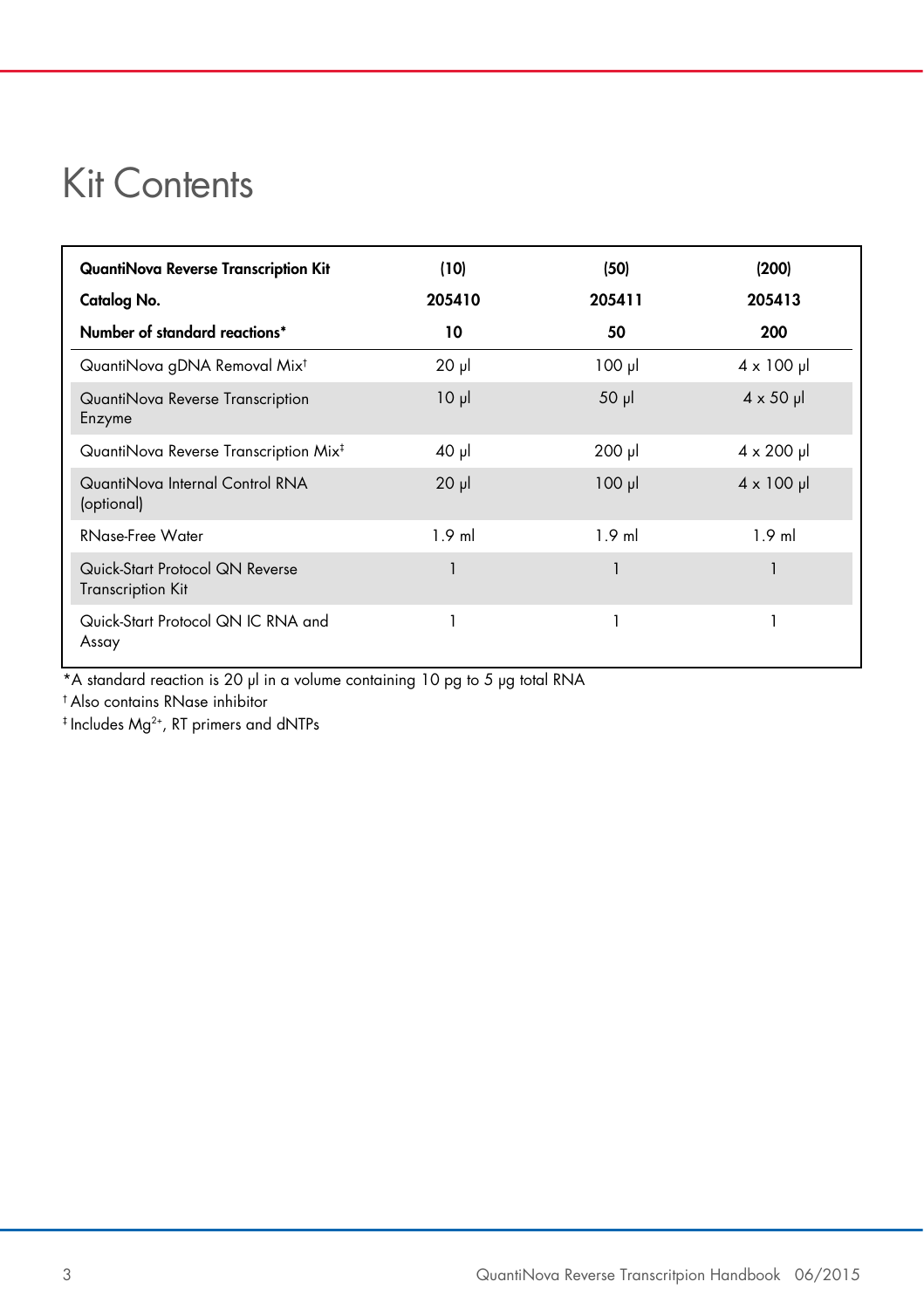### **Storage**

The QuantiNova Reverse Transcription Kit is shipped on dry ice. The kit, including all reagents and buffers, should be stored immediately upon receipt at –30 to –15°C in a constant-temperature freezer.

### Intended Use

The QuantiNova Reverse Transcription Kit is intended for research use. No claim or representation is intended to provide information for the diagnosis, prevention, or treatment of a disease.

All due care and attention should be exercised in the handling of the products. We recommend all users of QIAGEN products to adhere to the NIH guidelines that have been developed for recombinant DNA experiments, or to other applicable guidelines.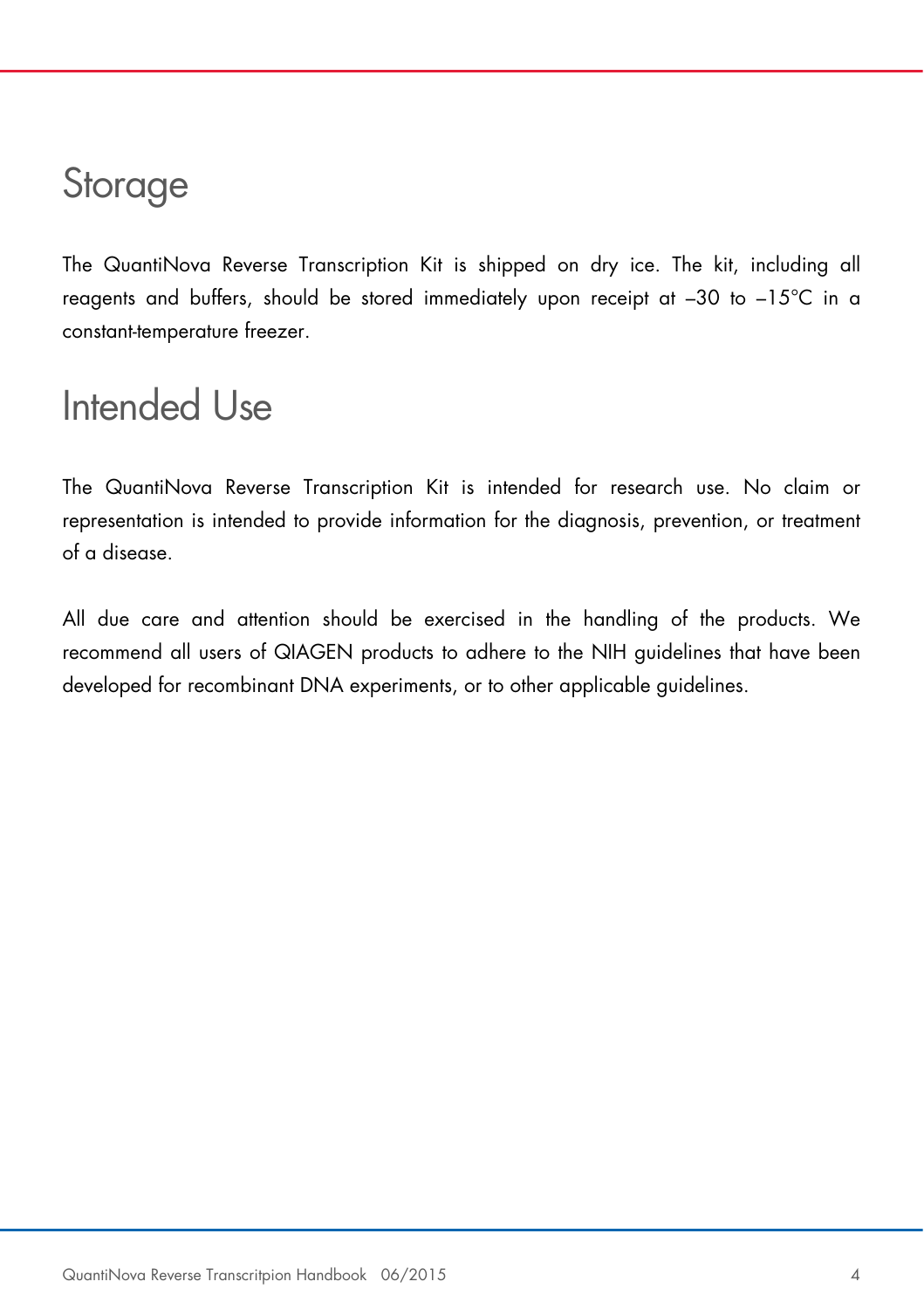### Safety Information

When working with chemicals, always wear a suitable lab coat, disposable gloves and protective goggles. For more information, please consult the appropriate safety data sheets (SDSs). These are available online in convenient and compact PDF format at www.qiagen.com/safety where you can find, view and print the SDS for each QIAGEN kit and kit component.

### Quality Control

In accordance with QIAGEN's ISO-certified Quality Management System, each lot of QuantiNova Reverse Transcription Kit is tested against predetermined specifications to ensure consistent product quality.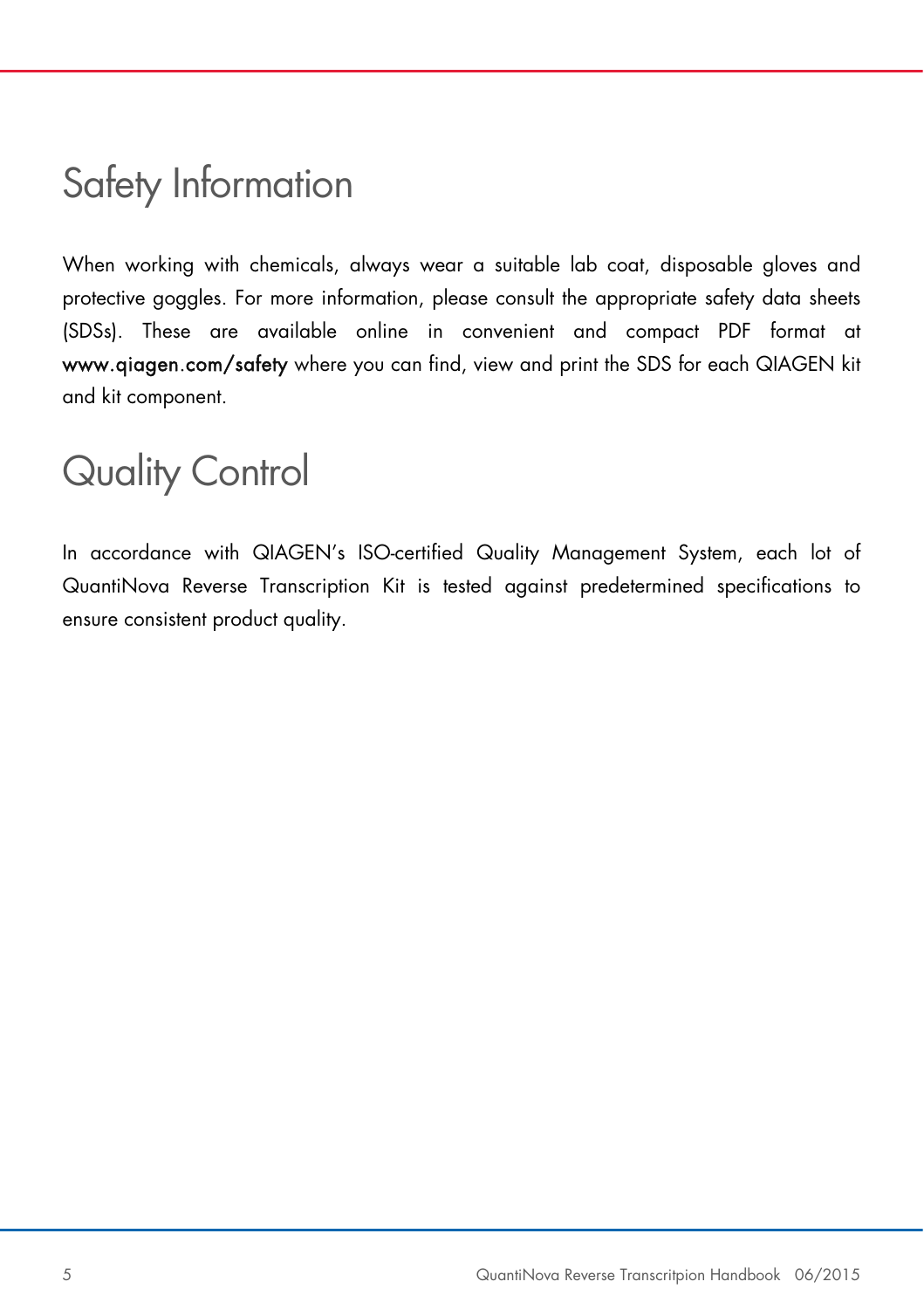# Product information

| Component                                  | <b>Description</b>                                                                                                                                                                                                                                                                                   |
|--------------------------------------------|------------------------------------------------------------------------------------------------------------------------------------------------------------------------------------------------------------------------------------------------------------------------------------------------------|
| QuantiNova gDNA Removal Mix                | Buffer and enzyme for effective removal of genomic DNA<br>contamination from starting RNA samples, including an RNase<br>inhibitor.                                                                                                                                                                  |
| QuantiNova Reverse Transcription<br>Enzyme | An optimized enzyme developed for use in real-time two-step PCR                                                                                                                                                                                                                                      |
| QuantiNova Reverse Transcription Mix       | Buffer optimized for reverse transcription with QuantiNova Reverse<br>Transcription Enzyme; contains an optimized combination of oligo-dT<br>and random primers and includes Mg <sup>2+</sup> and dNTPs. It allows high<br>cDNA yields from all regions of RNA transcripts, even from 5'<br>regions. |
| QuantiNova Internal Control RNA            | Synthetic transcript for monitoring successful reverse transcription                                                                                                                                                                                                                                 |
| RNase-Free Water                           | Ultrapure quality, PCR-grade                                                                                                                                                                                                                                                                         |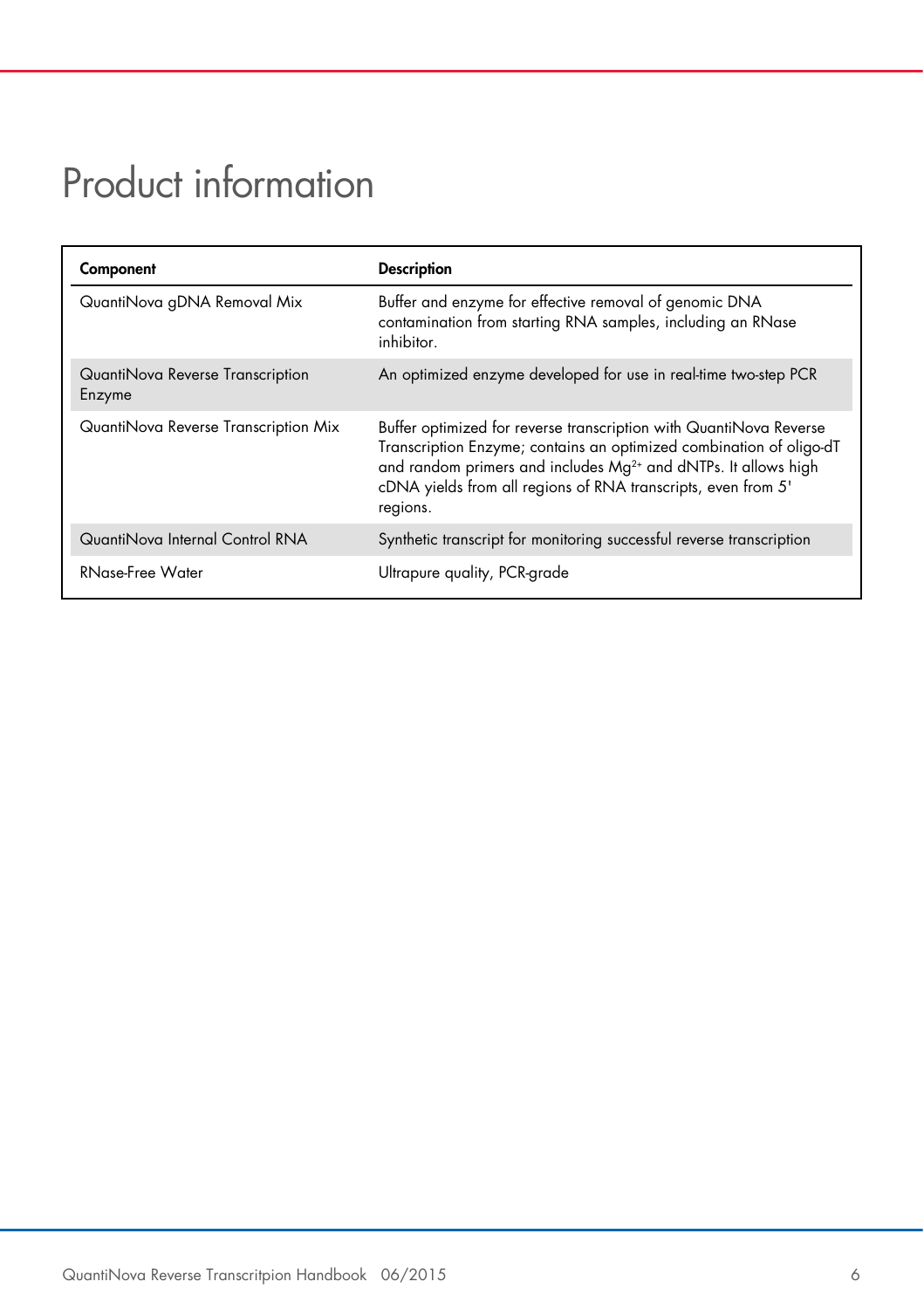### Introduction

The QuantiNova Reverse Transcription Kit provides a fast, convenient procedure for efficient reverse transcription and effective genomic DNA removal. The kit is designed for use in realtime two-step RT-PCR, and provides high cDNA yields for sensitive quantification of even lowabundance transcripts. It also includes an internal control to monitor successful reverse transcription.

#### Principle and Procedure

The QuantiNova Reverse Transcription procedure takes only 20 minutes and comprises 2 main steps: removal of genomic DNA and reverse transcription (see flowchart, page 9).

#### Removal of genomic DNA

The purified RNA sample is optionally incubated in QuantiNova gDNA Removal Mix at 45°C for 2 minutes to effectively reduce contaminating genomic DNA. In contrast to other methods, the RNA sample is then used directly in reverse transcription.

Accurate results in real-time RT-PCR depend on the use of primers or probes designed to eliminate or minimize detection of genomic DNA. If such primers or probes are not available, then genomic DNA contamination in RNA samples must be removed.

#### Reverse transcription

After genomic DNA removal, the RNA sample is ready for reverse transcription using a reverse-transcription master mix prepared from QuantiNova Reverse Transcription Enzyme and QuantiNova Reverse Transcription Mix. After a 3 minute primer annealing step at 25 $^{\circ}$ C, the reaction takes place at 45 $^{\circ}$ C for 10 minutes and is then inactivated at 85 $^{\circ}$ C.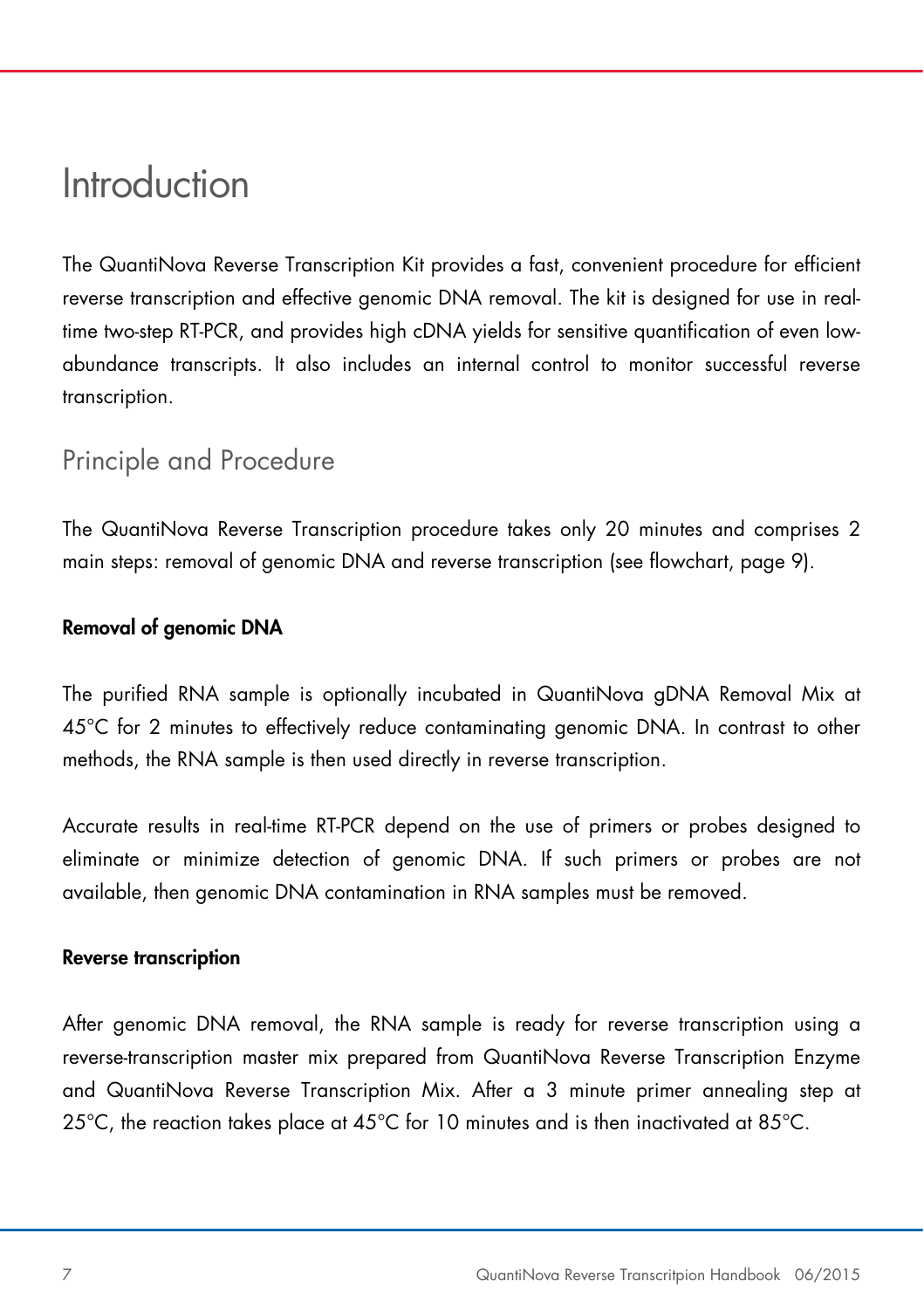The QuantiNova Reverse Transcription Enzyme has a high affinity for RNA and is optimized for efficient and sensitive cDNA synthesis from 10 pg to 5 μg of RNA. Its high RNA affinity, in combination with QuantiNova Reverse Transcription Mix, enables high cDNA yields even from templates with high GC-content or complex secondary structure.

The blend of primers contained in the QuantiNova Reverse Transcription Mix ensures cDNA synthesis from all regions of RNA transcripts, even from 5' regions. This allows high yields of cDNA template for real-time PCR analysis regardless of where the target region is located on the transcript.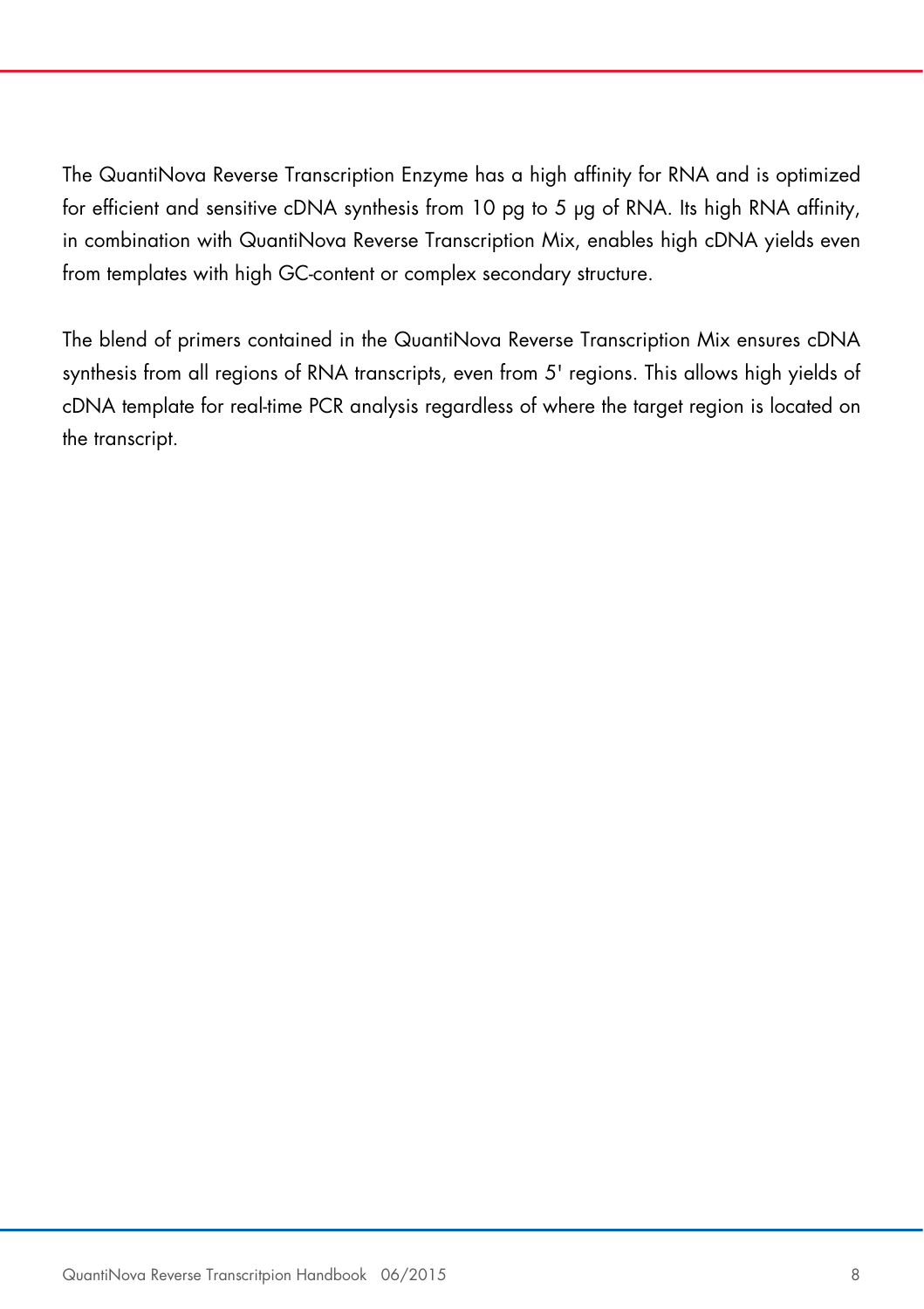### Reverse transcription

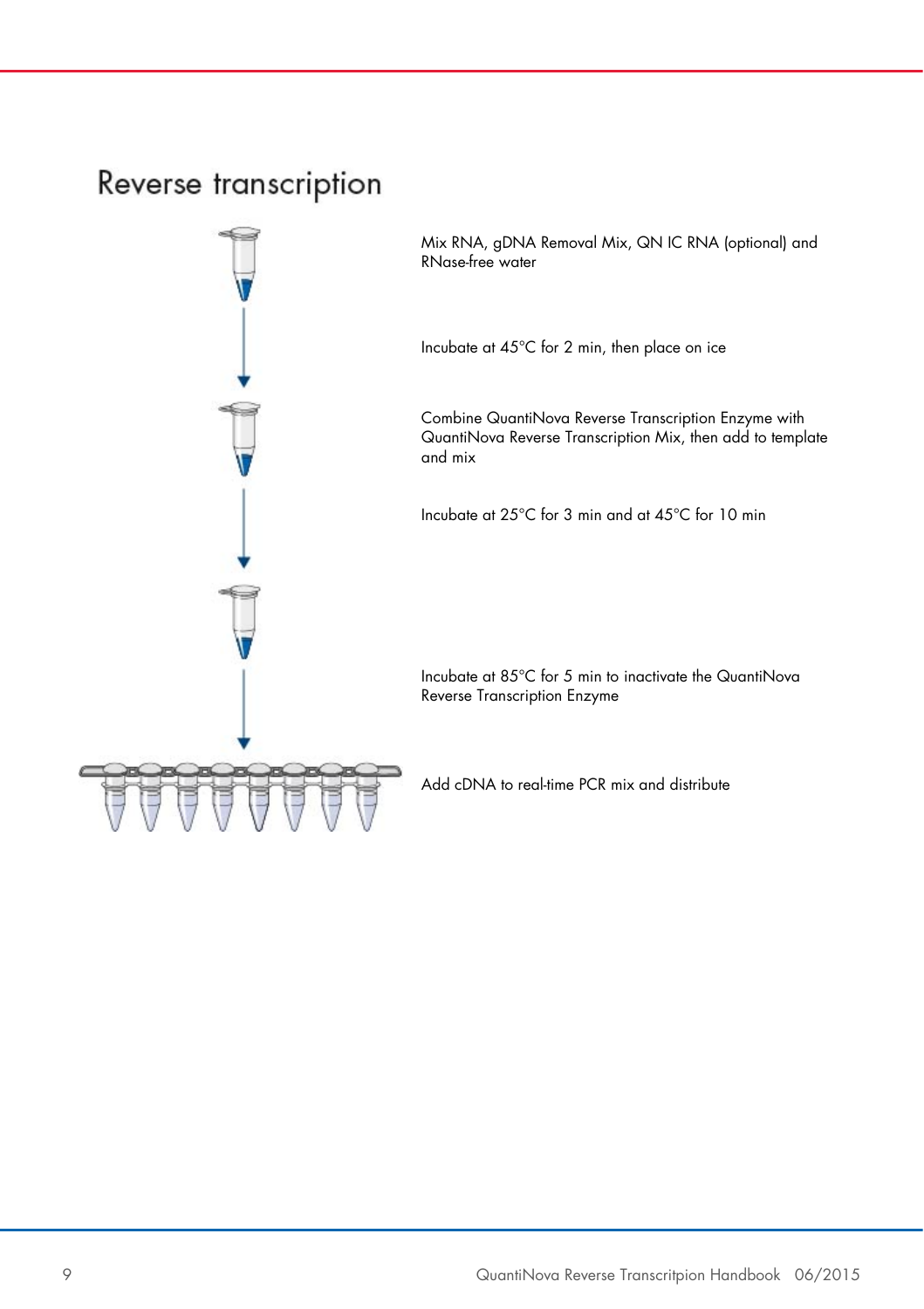# Equipment and Reagents to Be Supplied by User

When working with chemicals, always wear a suitable lab coat, disposable gloves, and protective goggles. For more information, consult the appropriate safety data sheets (SDSs), available from the product supplier.

For genomic DNA elimination and reverse transcription:

- Plastic tubes (for 20 μl reactions)
- Ice
- PCR cycler, heating block or water bath (capable of reaching 85°C)
- Vortexer
- Microcentrifuge
- Optional: gene-specific primers

For quantitative real-time PCR:

- Optimized kit for quantitative real-time PCR typically including Taq polymerase, quantitative real-time PCR buffer, primers, probe or SYBR® Green I dye and nucleotides (for details, see Appendix C, page 30).
- QIAGEN's QuantiNova PCR Kits are optimized, ready-to-run kits for highly specific and sensitive real-time PCR.

Kits are available for SYBR Green, probe or multiplex detection. For more details, visit www.qiagen.com/PCR. For Ordering Information, see page 34.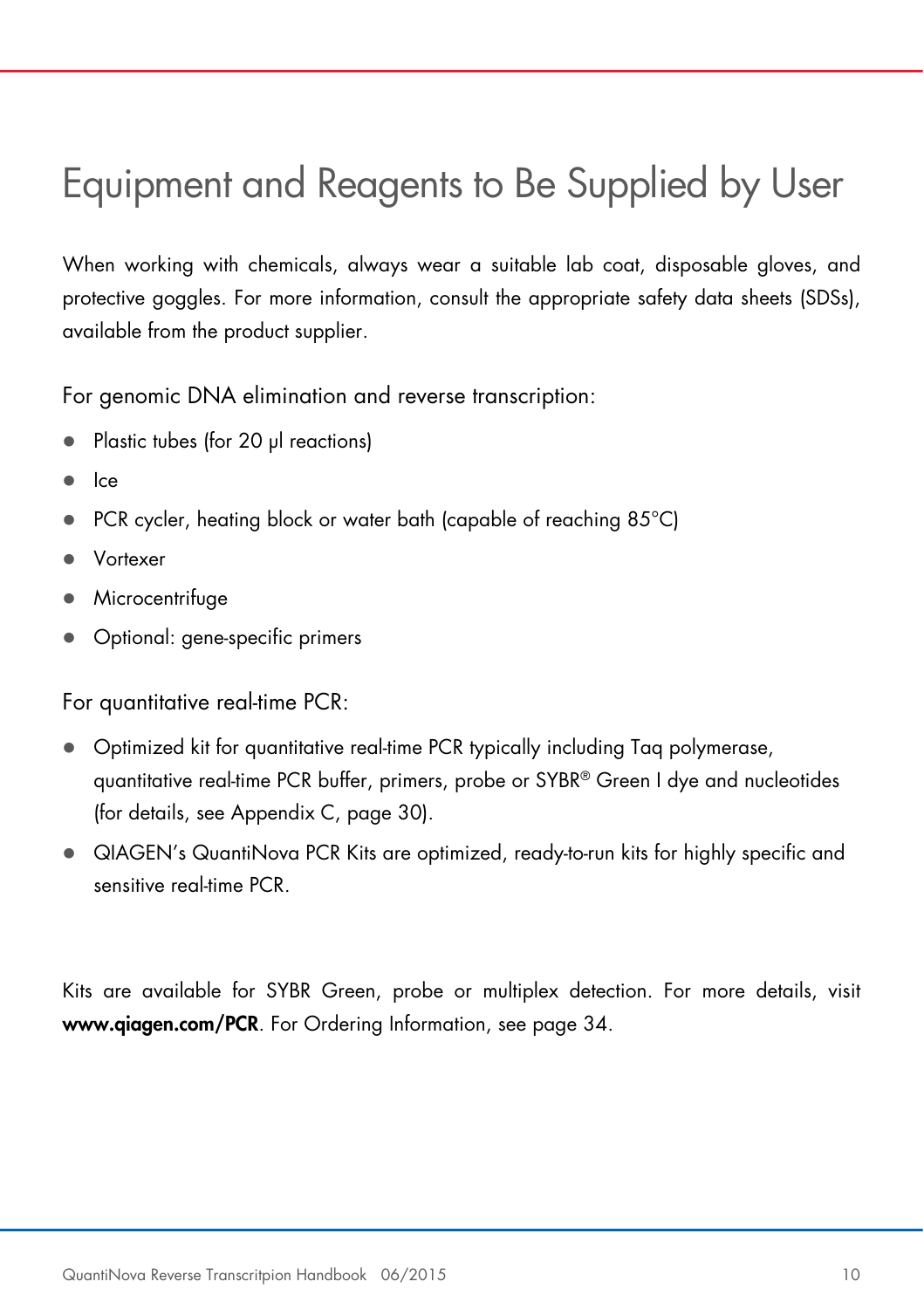# Protocol: Reverse Transcription with Genomic DNA Removal for Quantitative Real-Time PCR

#### Important points before starting

- The protocol is optimized for use with 10 pg to 5  $\mu$ g of RNA. If using  $>$ 5  $\mu$ g RNA, scale up the reaction linearly to the appropriate volume as described in protocol step 2.
- Set up all reactions on ice to minimize the risk of RNA degradation. Although the RNase inhibitor effectively reduces the risk of RNA degradation, template RNA of high quality and purity should be used, and any contamination should be prevented to ensure reliable qRT-PCR results.
- RNase inhibitor and dNTPs are already included in the kit components. Do not add additional RNase inhibitor and dNTPs.
- The QuantiNova Internal Control RNA (QN IC RNA) is an internal amplification control that is used to test successful reverse transcription/amplification. It is intended to report instrument or chemistry failures, errors in assay setup and the presence of inhibitors. It is detected as a 200 bp internal control (IC) in the yellow channel on the Rotor-Gene® Q or in the VIC®/HEX dye channel on other real-time PCR instruments, using the QuantiNova IC Probe Assay (cat no. 205813) or the QuantiTect® Primer Assay for SYBR Green-based detection (cat no. QT02589307). Assays need to be ordered separately. The IC RNA provided in the QuantiNova Reverse Transcription Kit should be used undiluted.
- The QN IC RNA (optional) is added to the experimental RNA sample. An additional notemplate RNA control sample, which only contains the QN IC RNA, should also be set up. C<sub>a</sub> shifts >2 between the template RNA+QN IC RNA compared to the QN IC RNA only samples, and between the different template RNA containing samples, indicate inhibition of the RT-PCR.
- A mixture of RT primers is included in the Reverse Transcription Mix. The RT primer mix is optimized to provide high cDNA yields for all RNA transcript regions.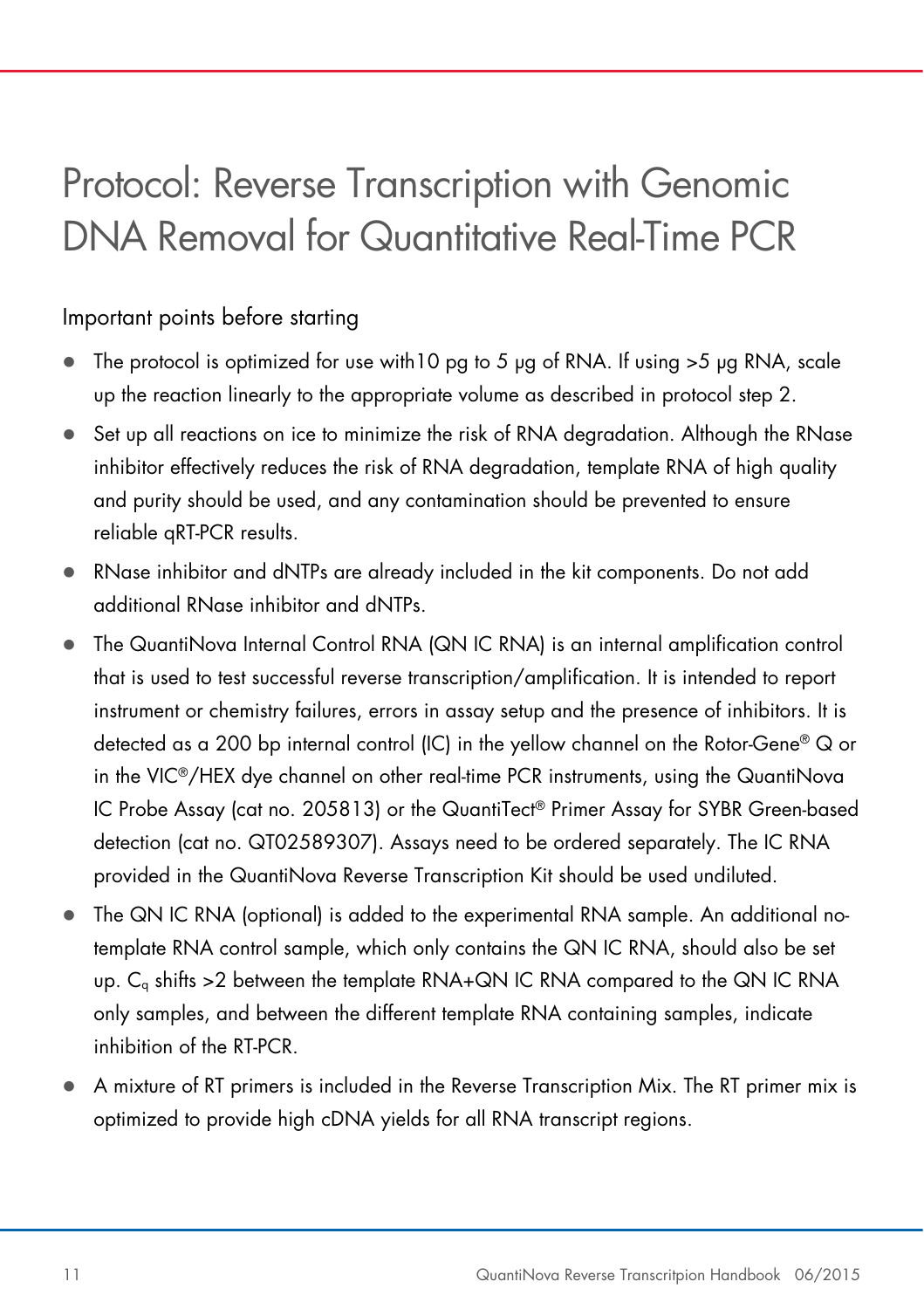- If gDNA removal is not desired, the removal step can be omitted, but all kit buffer components still need to be combined to enable an efficient RT reaction. To omit gDNA removal, prepare the reverse-transcription master mix by combining the Reverse Transcription Mix with the Reverse Transcription Enzyme and adding this to the gDNA Removal Mix. Finally, add RNA template and, optionally, IC RNA.
- $\bullet$  It is recommended to set up the reactions in 200 μl PCR tubes and to use a PCR cycler for the incubation steps.
- $\bullet$  After reverse transcription, the reaction must be inactivated by incubation at 85 $\degree$ C for 5 minutes.
- The temperature steps can be conveniently set up using the cycling protocol described in Table 3.
- If working with RNA for the first time, read Appendix A, page 23.
- For details on performing real-time PCR after reverse transcription, see Appendix C, page 30. For details on appropriate controls, see Appendix D, page 32.

#### Procedure

1. Thaw template RNA, QN IC RNA (optional), gDNA Removal Mix and Reverse Transcription Enzyme on ice. Thaw Reverse Transcription Mix and RNase-free water at room temperature (15–25°C).

Mix each solution by flicking the tubes. Centrifuge briefly to collect residual liquid from the sides of the tubes, and then store on ice.

2. Prepare the genomic DNA removal reaction on ice according to Table 1. Mix and then store on ice.

Note: If setting up more than one reaction, prepare a master mix of gDNA Removal Buffer and RNase-free water with a volume 10% greater than required for the total number of reactions. Distribute the appropriate volume of master mix into individual tubes, followed by each RNA sample. Keep the tubes on ice.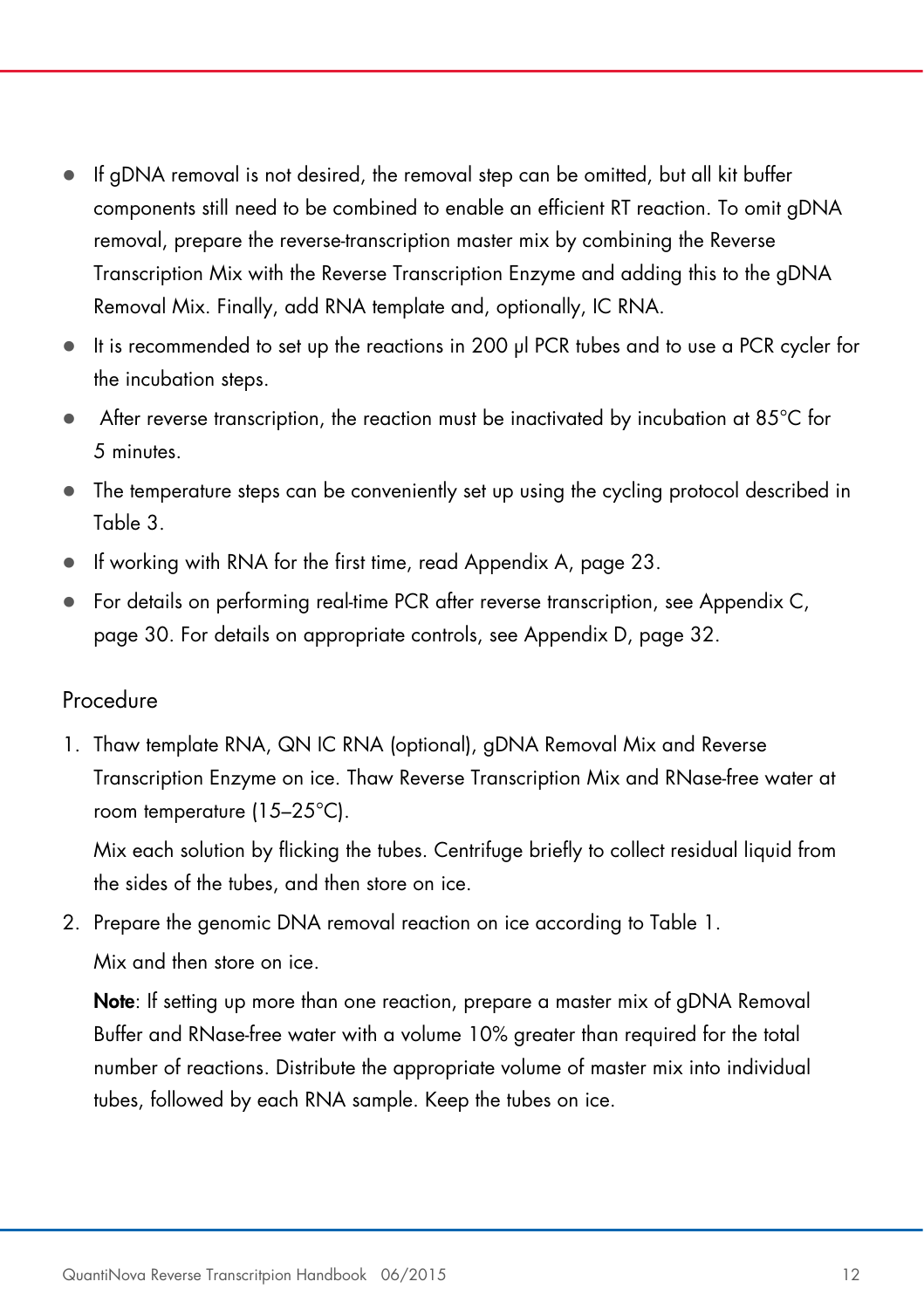**Note:** The protocol is for use with 10  $pq - 5$   $pq$  RNA. If using  $>5$   $pq$  RNA or a template volume exceeding 12 μl, scale up the reaction linearly while keeping the volume for the QN IC RNA constant. For example, if using 10 μg RNA, double the volumes of all reaction components except the QN IC RNA. Do not exceed a final volume of 30 μl for the gDNA removal reaction.

| Component                             | Volume/reaction |
|---------------------------------------|-----------------|
| gDNA Removal Mix*                     | $2 \mu$         |
| Template RNA, up to 5 µg <sup>t</sup> | Variable        |
| Internal Control RNA (optional)       | 1 µI            |
| <b>RNase-Free Water</b>               | Variable        |
| <b>Total reaction volume</b>          | 15 pl           |

Table 1. Genomic DNA removal reaction components

\* Also contains RNase inhibitor.

† This amount corresponds to the entire amount of RNA present, including any rRNA, mRNA, viral RNA, and carrier RNA present, regardless of the primers used or cDNA analyzed.

3. Incubate for 2 min at 45°C. Then place immediately on ice.

Note: Do not incubate at 45°C for longer than 10 min.

4. Prepare the reverse-transcription master mix on ice according to Table 2.

Mix and then store on ice. The reverse-transcription master mix contains all components required for first-strand cDNA synthesis except template RNA.

Note: If setting up more than one reaction, prepare a volume 10% greater than required for the total number of reactions. Distribute the appropriate volume into individual tubes.

Note: If using >5 μg RNA, scale up the reverse-transcription reaction linearly but keep the QN IC RNA volume constant. For example, if using 10 μg RNA, double the volumes of all reverse-transcription reaction components whilst keeping the volume for the QN IC RNA constant. Do not exceed a final volume of 40 μl.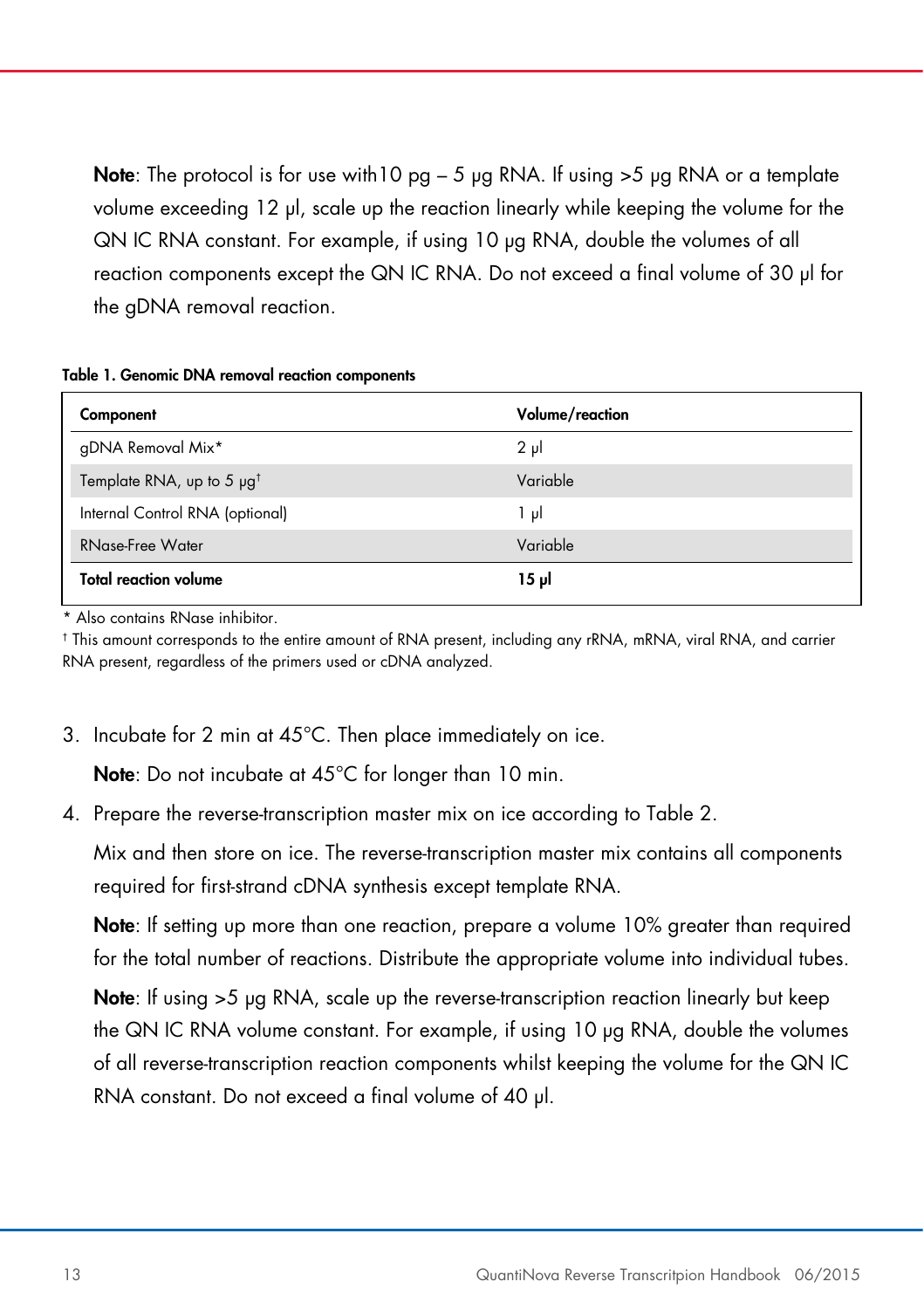| Component                                                        | Volume/reaction               |
|------------------------------------------------------------------|-------------------------------|
| Reverse Transcription Enzyme                                     | lμl                           |
| Reverse Transcription Mix*                                       | $4 \mu$                       |
| Template RNA<br>Entire genomic DNA elimination reaction (step 3) | $15 \mu$<br>(added at step 5) |
| <b>Total reaction volume</b>                                     | $20 \mu$                      |

\* Includes Mg<sup>2+</sup> and dNTPs.

5. Add freshly prepared reverse-transcription master mix to each tube containing template RNA from step 3 (15 μl).

Mix and then store on ice.

Note: Turn off the lid heater if using a PCR cycler with a heated lid. The recommended temperatures in Table 3 will not cause vaporization.

| Table 3. gDNA elimination and RT temperature protocol |  |  |  |  |
|-------------------------------------------------------|--|--|--|--|
|-------------------------------------------------------|--|--|--|--|

| <b>Step</b>                        | Time             | <b>Temperature</b> |                                                                                     |
|------------------------------------|------------------|--------------------|-------------------------------------------------------------------------------------|
| gDNA elimination<br>reaction       | 2 min            | $45^{\circ}$ C     |                                                                                     |
|                                    | Pause cycler     | $25^{\circ}$ C     | Remove samples, place on<br>ice, add RT components                                  |
| Reverse-transcription<br>reaction: |                  |                    | After adding RT<br>components, place<br>samples in the cycler<br>again and continue |
| Annealing step                     | $3$ min          | $25^{\circ}$ C     |                                                                                     |
| Reverse-transcription step         | $10 \text{ min}$ | $45^{\circ}$ C     |                                                                                     |
| Inactivation of reaction           | $5 \text{ min}$  | $85^{\circ}$ C     |                                                                                     |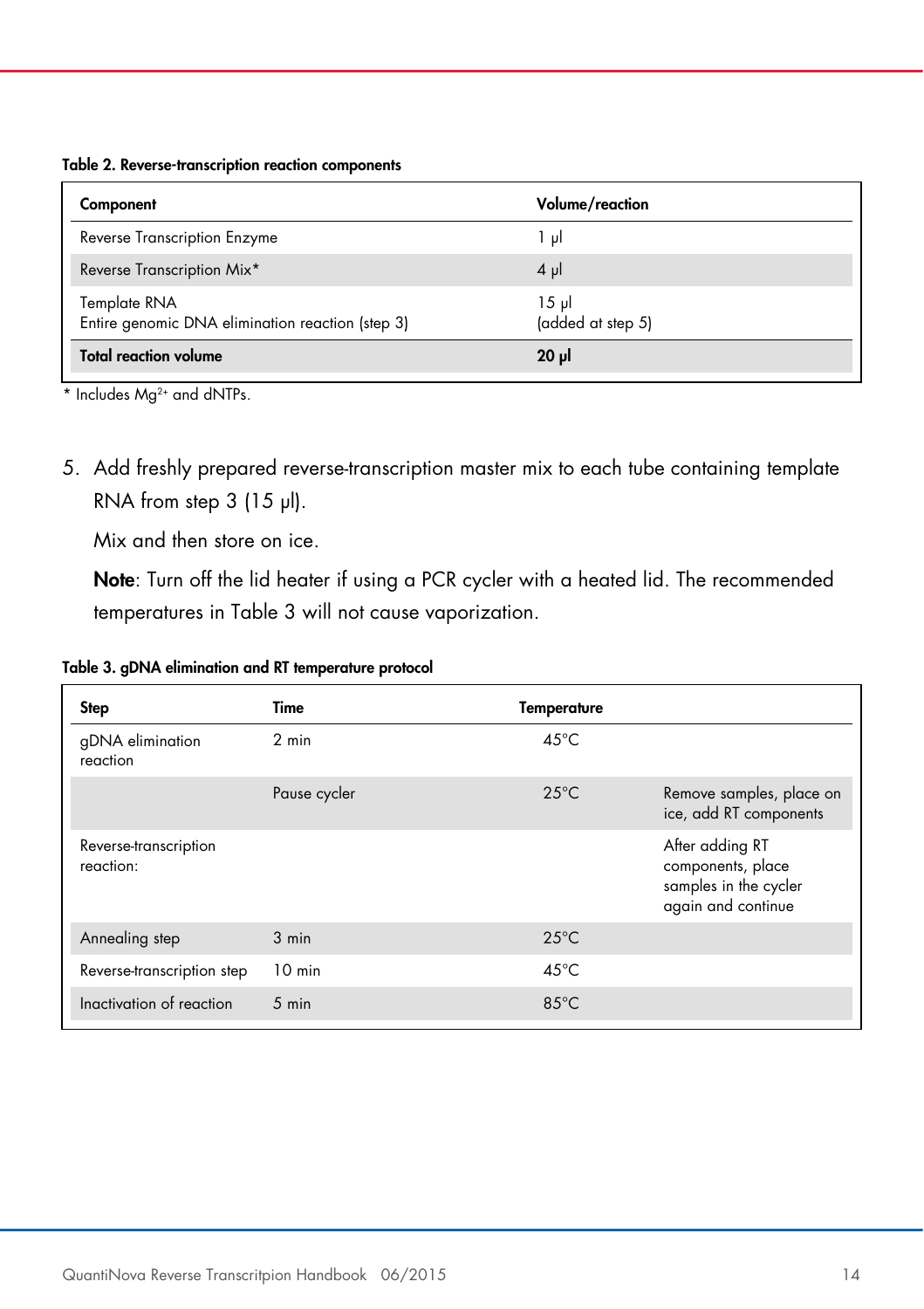- 6. Incubate for 3 min at 25°C.
- 7. Incubate for 10 min at 45°C.

In some rare cases (e.g., if the RT-PCR product is longer than 200 bp or if analyzing RNAs with a very high degree of secondary structure), increasing the incubation time up to 20 min may increase cDNA yields.

- 8. Incubate for 5 min at 85°C to inactivate the Reverse Transcriptase Enzyme.
- 9. Place the reverse-transcription reactions on ice and proceed directly with real-time PCR. We recommend diluting the reverse-transcription reaction 1:10 in sterile water. This enables the analysis of multiple transcripts from a single reverse-transcription reaction. For long-term storage, store the reverse-transcription reactions at  $-30$  to  $-15^{\circ}$ C (see Appendix C, page 30).

Note: QuantiNova SYBR Green PCR or QuantiNova Probe PCR Kits are recommended for real-time PCR, especially when using the QN IC RNA. For detailed information on use of the QN IC RNA and interpretation of real-time PCR results, please refer to the next section "Analysis and interpretation of Internal Control Assay results" and the QuantiNova Internal Control RNA and Assay Quick-Start Protocol.

Note: QuantiNova IC Assays, for the detection of QN IC RNA, need to be ordered separately as the QuantiNova IC Probe Assay (cat. no. 205813) or the

Ctrl\_QNIC\_1\_SG QuantiTect Primer Assay (cat. no. QT02589307, for SYBR Green detection) at GeneGlobe® (www.qiagen.com/geneglobe).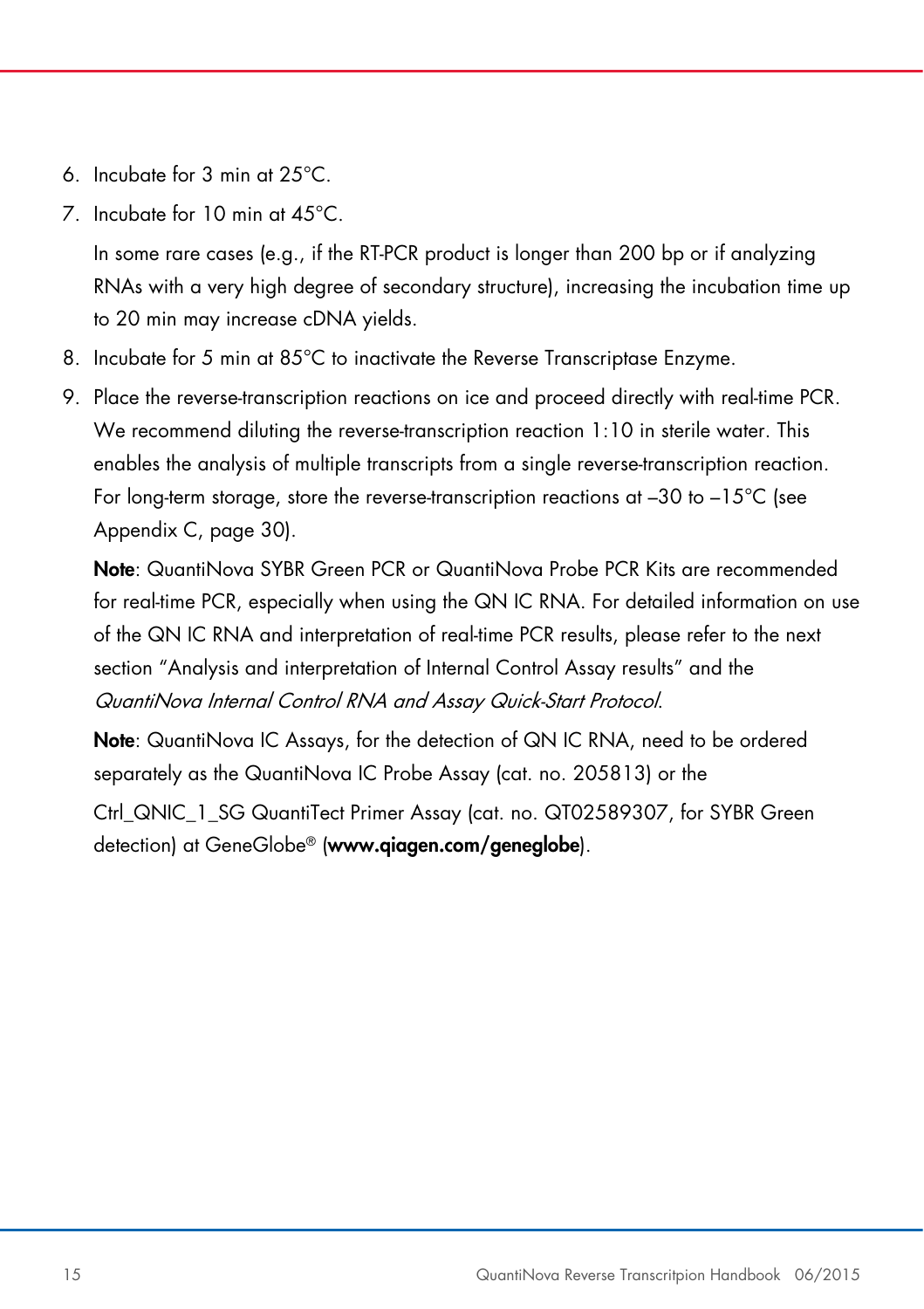### Analysis and interpretation of Internal Control Assay results

- The QuantiNova Internal Control RNA (QN IC RNA) is a synthetic RNA that can be optionally used to monitor successful reverse transcription. The QN IC RNA is intended to report instrument or chemistry failures, errors in assay setup and the presence of inhibitors. Inhibitors such as phenol, ethanol, sodium dodecyl sulfate (SDS) or ethylene diaminetetraacetic acid (EDTA) may remain from the lysis and purification steps of the RNA isolation procedure.
- The primer and probe sequences for the detection of the QN IC RNA have been bioinformatically validated for non-homology against hundreds of eukaryotic and prokaryotic organisms. Additionally, they have been experimentally tested against a multitude of human, mouse and rat RNA samples from multiple tissues and cell lines.
- After using the QuantiNova Reverse Transcription Kit, cDNA should be diluted (1:10– 1:100) and an aliquot of the reaction should be used for subsequent amplification with the QuantiNova SYBR Green or Probe PCR Kits. For probe-based detection, use the appropriate volume of 10x QuantiNova IC Probe Assay (cat. no. 205813) and detection in the VIC/HEX dye channel of your real-time PCR instrument. For detection with the QuantiNova SYBR Green PCR Kit, use the appropriate volume of 10x Ctrl QNIC\_1\_SG QuantiTect Primer Assay (cat. no. QT02589307).
- An additional no-template RNA control sample, which only contains the QN IC RNA, should also be processed in reverse transcription and subsequent  $qPCR$ .  $C_q$  shifts  $>2$ between the template RNA+QN IC RNA compared to the QN IC RNA only samples, and between the different template RNA containing samples, indicate inhibition of the RT-PCR.
- 1. After amplification, perform data analysis as recommended for your real-time PCR instrument.
- 2. Compare C<sub>a</sub> values between the QN IC RNA only and samples containing QN IC RNA plus template RNA.

Consistent C<sub>q</sub> values indicate successful RT-PCR and reliable results. A C<sub>q</sub> difference > 2 is likely to indicate inhibition or sample failure.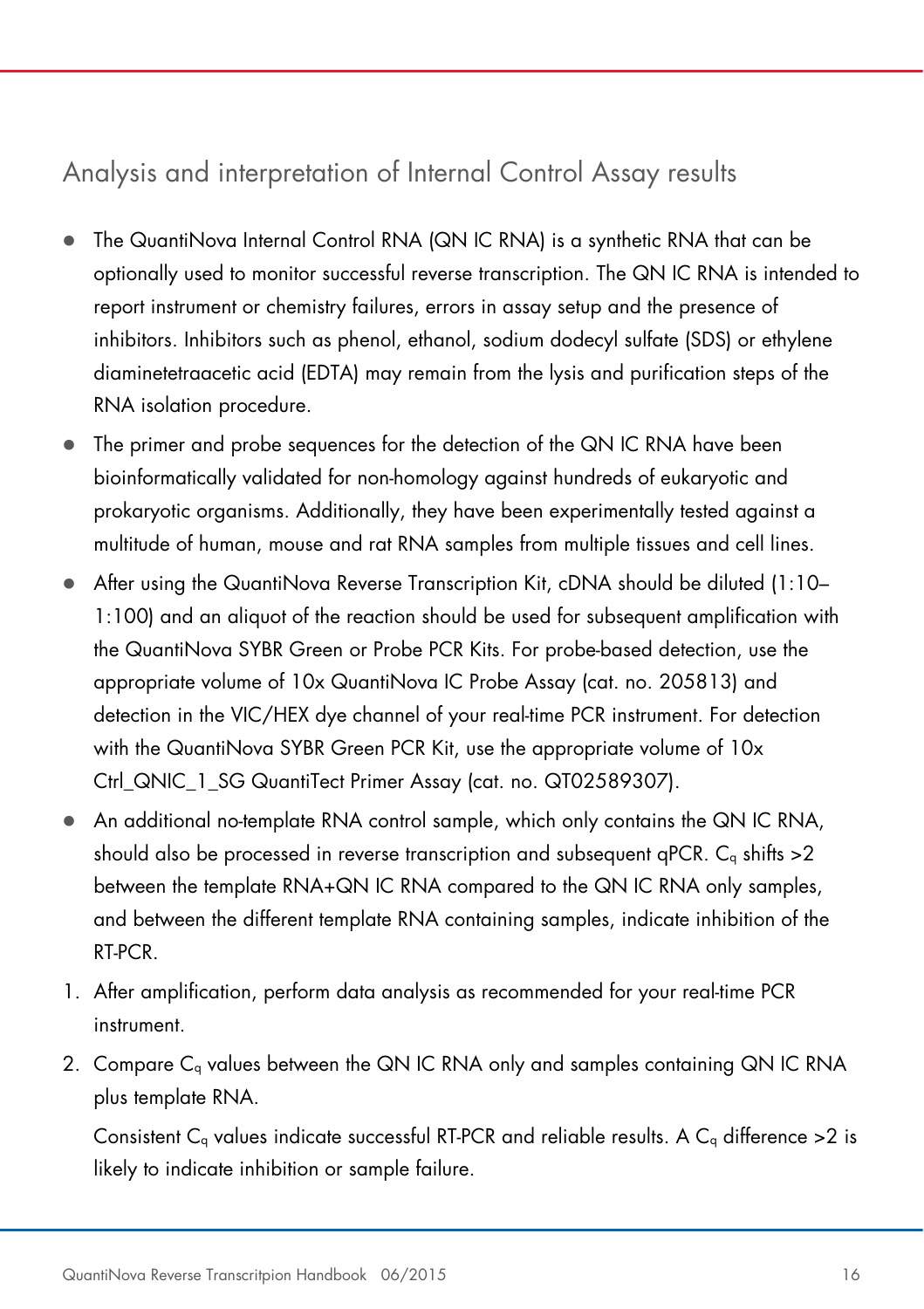3. If a shifted  $C<sub>g</sub>$  of >2 appears, indicating inhibition or failure of a specific sample, we recommend the following:

a. Check equipment for accurate performance and repeat sample/experiment to rule out pipetting or handling errors.

b. Dilute the affected template RNA using RNase-free water before repeating the experiment. This dilutes inhibitors present in the sample.

c. Consider repeating the RNA extraction and avoid contamination or carry-over of inhibitors (e.g., use an appropriate RNeasy® Kit).

Alternatively, the RNeasy MinElute Cleanup Kit (cat. no. 74204) can be used to remove potential inhibitors and concentrate the RNA template.

Expected  $C_q$  value for successful RT-PCR (e.g., no inhibition of QN IC RNA)

The Cq value for the QN IC RNA in two-step RT-PCR using the QuantiNova Reverse Transcription Kit will vary depending on various parameters, such as:

- Detection format (SYBR Green or probe)
- Dilution factor of the cDNA after reverse transcription
- Volume of template cDNA added to the PCR
- Type of real-time PCR instrument
- $C_q$  determination (threshold setting, Auto- $C_q$  determination)

An example of typical results for the QN IC RNA:

- Dilution factor: 10
- Volume of cDNA added to PCR: 2 μl
- Real-time instrument: Rotor-Gene Q
- Cq determination: manual threshold setting
- Cq value with QuantiNova SYBR Green PCR Kit: 21
- C<sub>q</sub> value with QuantiNova Probe PCR Kit: 27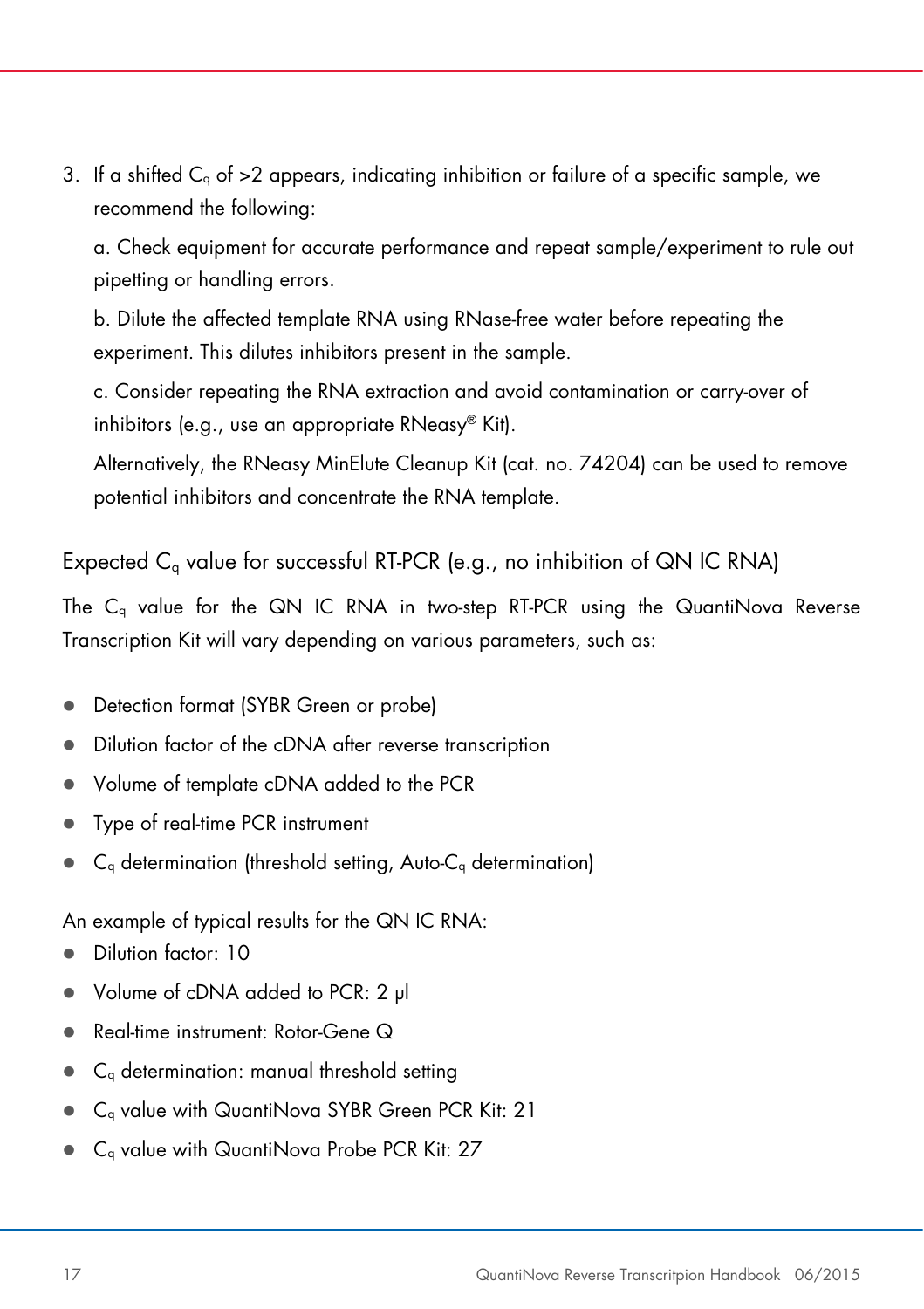This example illustrates that  $C_q$  values for the QN IC RNA in two-step RT-PCR, using the QuantiNova Reverse Transcription Kit, will not be identical under all circumstances. However, the  $C_q$  values should be consistent under identical conditions; therefore, the QN IC RNA can be used to monitor successful reverse transcription and RT-PCR. A  $C_q$  difference >2 is likely to indicate sample inhibition or failure.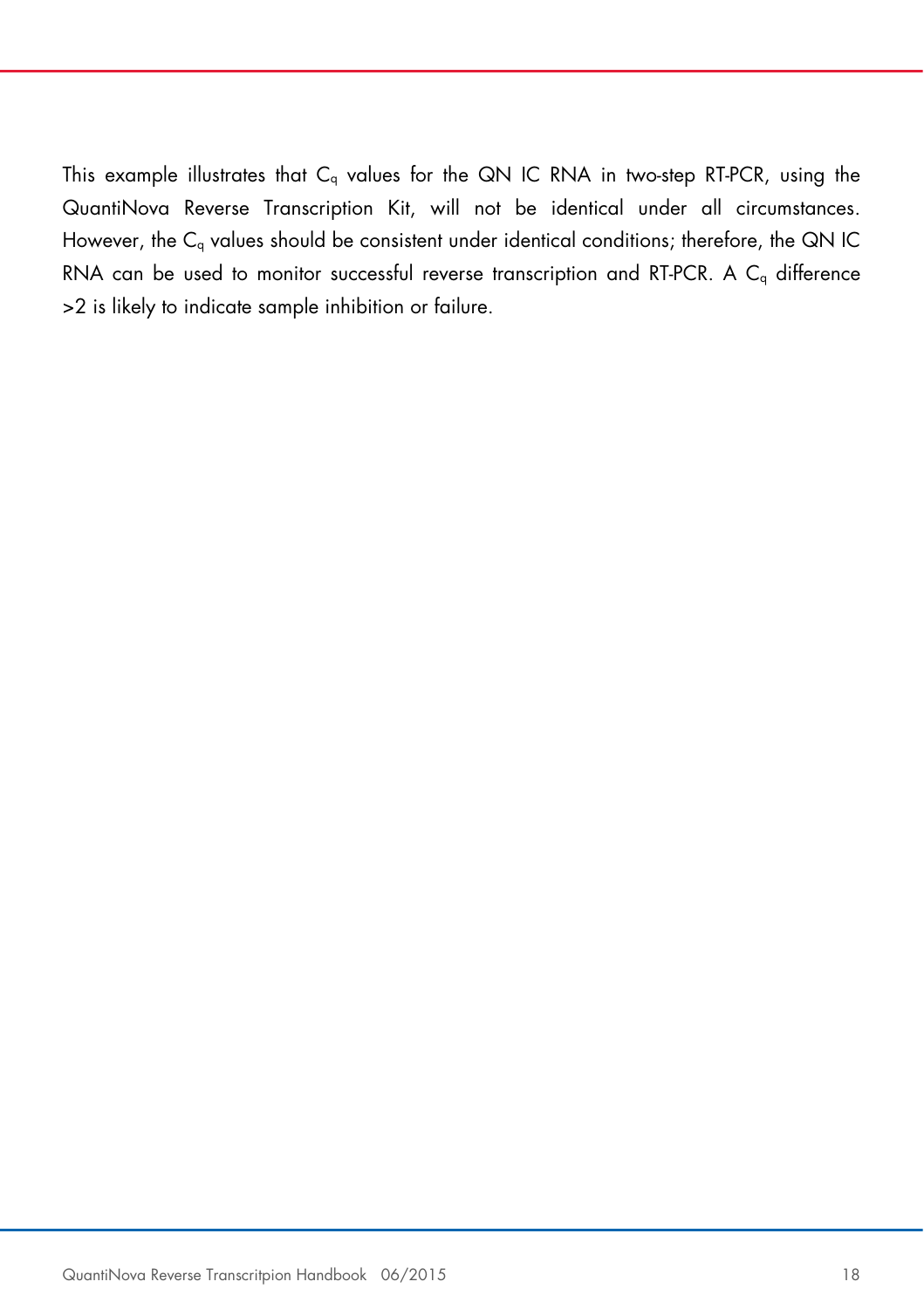### Troubleshooting Guide

This troubleshooting guide may be helpful in solving any problems that may arise. For more information, see also the Frequently Asked Questions page at our Technical Support Center: www.qiagen.com/FAQ/FAQList.aspx. The scientists in QIAGEN Technical Services are always happy to answer any questions you may have about either the information and/or protocols in this handbook or sample and assay technologies (for contact information, visit www.qiagen.com).

|    |                                                                                                         | <b>Comments and suggestions</b>                                                                                                                                                                                                                                                                                                                                                                                |  |  |
|----|---------------------------------------------------------------------------------------------------------|----------------------------------------------------------------------------------------------------------------------------------------------------------------------------------------------------------------------------------------------------------------------------------------------------------------------------------------------------------------------------------------------------------------|--|--|
|    | No product, or product detected late in real-time PCR (problems occurring during reverse transcription) |                                                                                                                                                                                                                                                                                                                                                                                                                |  |  |
| a) | Pipetting error or missing<br>reagent when setting up<br>reverse-transcription<br>reaction              | Check the pipets used for experimental setup. Mix all reagents well after<br>thawing, and repeat the reverse-transcription reaction.                                                                                                                                                                                                                                                                           |  |  |
| b) | Incorrect setup of reverse-<br>transcription reaction                                                   | Be sure to set up the reaction on ice.                                                                                                                                                                                                                                                                                                                                                                         |  |  |
| c) | Volume of reverse-<br>transcription reaction<br>added to the real-time PCR<br>was too high              | Adding a high volume of reverse-transcription reaction to the PCR mix may<br>reduce amplification efficiency and the linearity of the reaction. Generally,<br>the volume of reverse-transcription reaction added should not exceed 10% of<br>the final PCR volume.                                                                                                                                             |  |  |
| d) | Temperature of reverse-<br>transcription reaction                                                       | Reverse transcription should be carried out at 45°C. Check the temperature of<br>your heating block or water bath. In rare cases, when analyzing RNAs with a<br>very high degree of secondary structure, it may be advantageous to increase<br>the temperature up to 50°C. However, temperatures >45°C will reduce the<br>activity of the reverse transcription enzyme and therefore affect the cDNA<br>yield. |  |  |
| e) | Short incubation time                                                                                   | The standard reverse-transcription reaction requires a 10-min incubation. In<br>rare cases, when analyzing RNAs with a very high degree of secondary<br>structure or if the RT-PCR product is longer than 200 bp, it may be<br>advantageous to increase the incubation time to 20 min.                                                                                                                         |  |  |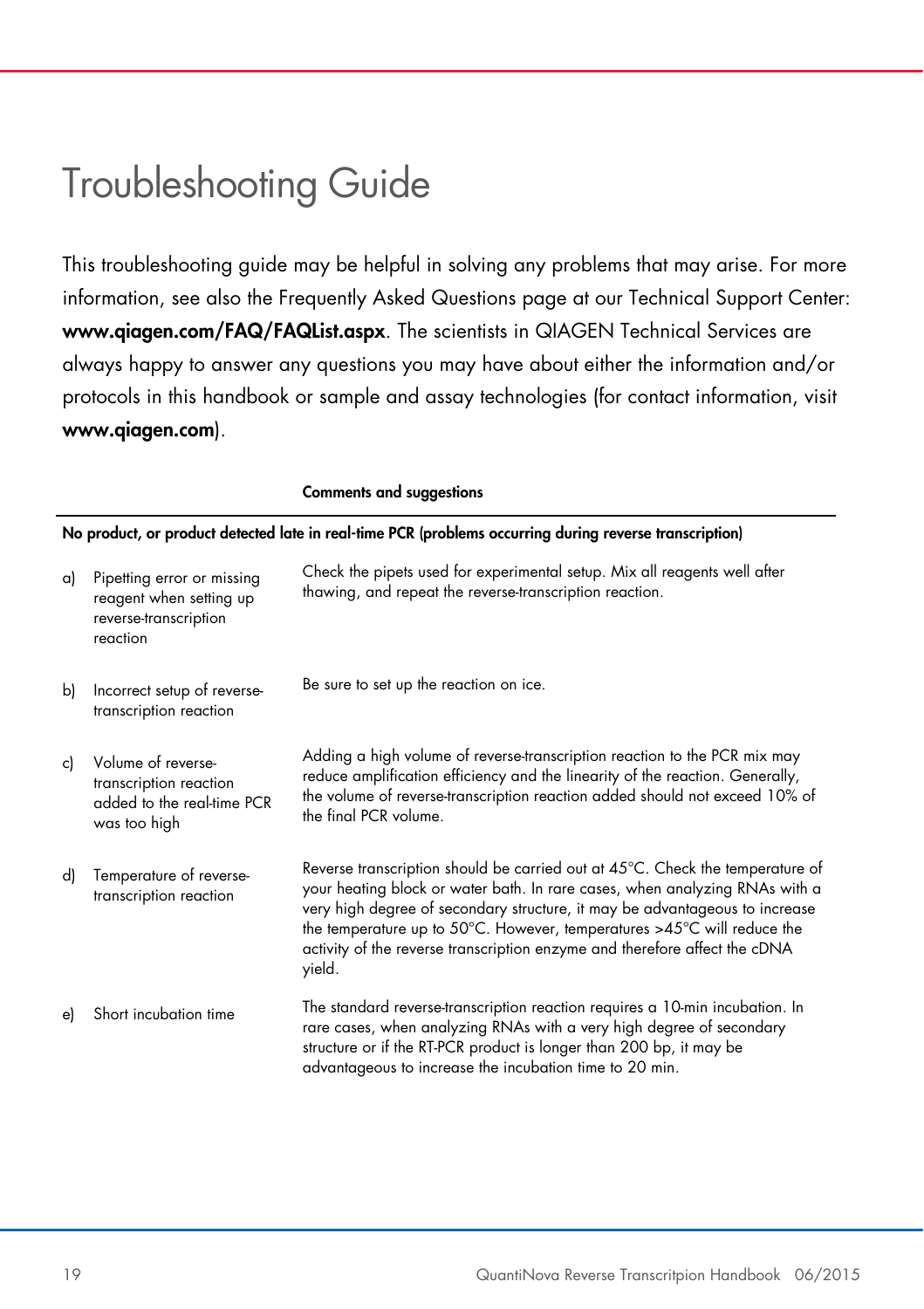#### Comments and suggestions

| f) | Poor quality or incorrect<br>amount of template RNA for<br>reverse-transcription reaction | Check the concentration, integrity and purity of the template RNA (see<br>Appendix B, page 26) before starting the protocol. Mix well after thawing the<br>template RNA. Even minute amounts of RNases can affect synthesis of cDNA<br>and sensitivity in RT-PCR, particularly with small amounts of RNA. |
|----|-------------------------------------------------------------------------------------------|-----------------------------------------------------------------------------------------------------------------------------------------------------------------------------------------------------------------------------------------------------------------------------------------------------------|
| g) | RNA concentration too high<br>or too low                                                  | Reverse transcription enzyme is designed for use with 10 pg to 5 µg RNA. If<br>using >5 µg RNA, scale up the reaction linearly to the appropriate volume.                                                                                                                                                 |
| h) | RNA denatured                                                                             | Denaturation of the template RNA is not necessary. If denaturation was<br>performed, the integrity of the RNA may be affected.                                                                                                                                                                            |
| i) | Incubation temperature too<br>high                                                        | Reverse transcription should be carried out at 45°C. Higher temperatures may<br>reduce the length of cDNA products or the activity of the reverse transcription<br>enzyme. Check the temperature of your heating block or water bath.                                                                     |
|    | real-time PCR)                                                                            | No product, or product detected late in real-time PCR or only primer-dimers detected (problems occurring during                                                                                                                                                                                           |
| a) | PCR annealing time too short                                                              | Use the annealing time specified in the protocol for the real-time PCR kit you<br>are using.                                                                                                                                                                                                              |
| b) | PCR extension time too short                                                              | Use the extension time specified in the protocol for the real-time PCR kit you<br>are using.                                                                                                                                                                                                              |
| c) | Mg <sup>2+</sup> concentration in PCR not<br>optimal                                      | Always start with the $Mg^{2+}$ concentration recommended in the protocol for the<br>real-time PCR kit you are using. Perform titration in 0.5 mM steps.                                                                                                                                                  |
| d) | Pipetting error or missing<br>reagent when setting up PCR                                 | Check the concentrations and storage conditions of reagents, including<br>primers and cDNA.                                                                                                                                                                                                               |
| e) | Tag DNA Polymerase not<br>activated with a hot-start                                      | Ensure that the cycling program includes the hot-start activation step for Taq<br>DNA polymerase; for details, check the instructions supplied with the<br>polymerase.                                                                                                                                    |
| f) | PCR product too long                                                                      | For optimal results, PCR products should be 100-150 bp in length and should<br>not exceed 300 bp.                                                                                                                                                                                                         |
| g) | Primer design for real-time<br>PCR not optimal                                            | Check for the presence of PCR products by gel electrophoresis or melting<br>curve analysis. If no specific PCR products are detected, review the primer<br>design.                                                                                                                                        |
| h) | Primer concentration for real-<br>time PCR not optimal                                    | Use the primer concentrations recommended in the protocol for the real-time<br>PCR kit you are using.                                                                                                                                                                                                     |
| i) | Insufficient number of cycles                                                             | Increase the number of cycles.                                                                                                                                                                                                                                                                            |
| j) | PCR annealing/extension<br>temperature too high                                           | Decrease annealing/extension temperature in 2°C steps.                                                                                                                                                                                                                                                    |
| k) | PCR annealing/extension<br>temperature too low                                            | Increase annealing/extension temperature in 2°C steps.                                                                                                                                                                                                                                                    |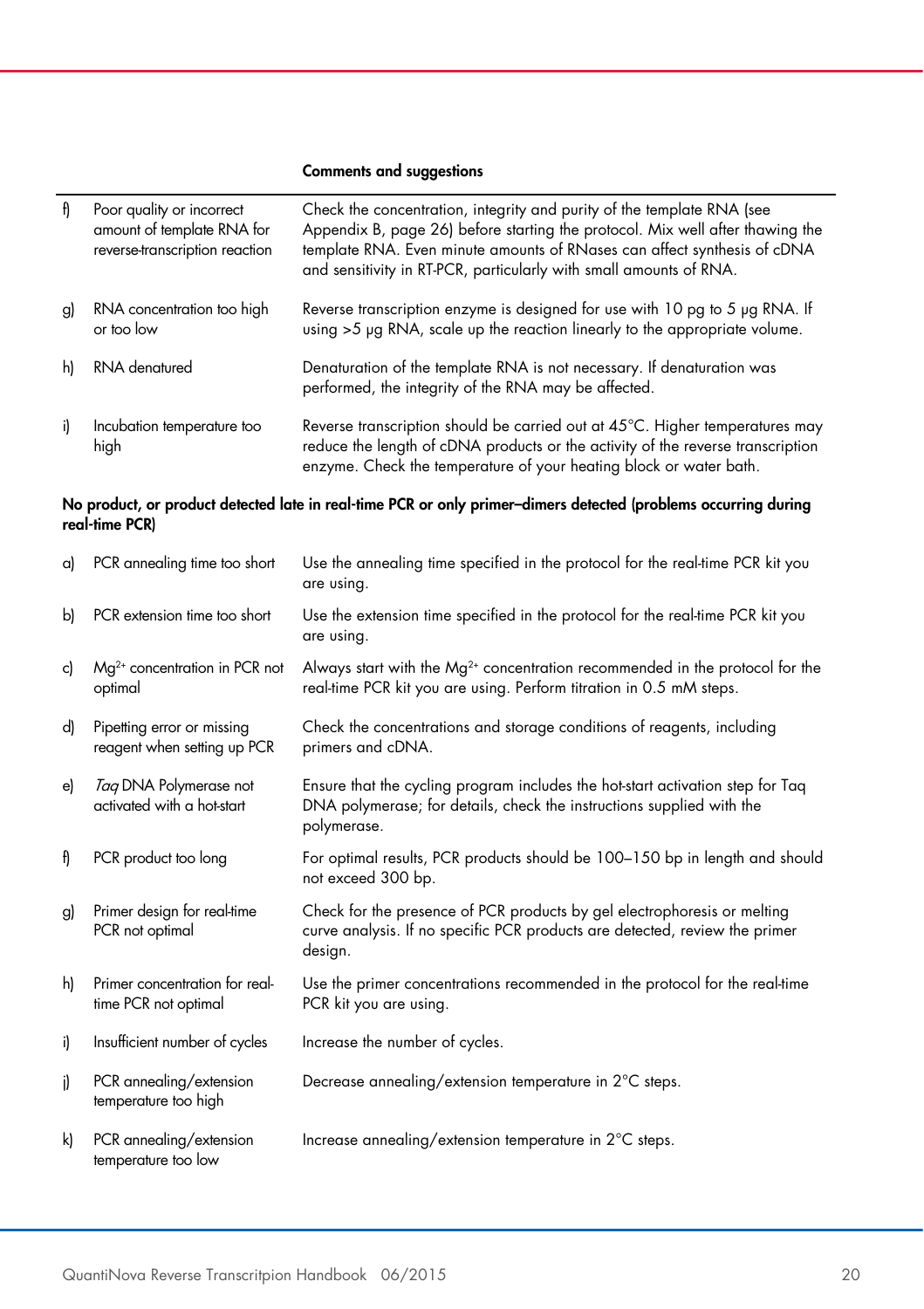#### Comments and suggestions

| I)                                             | No detection activated                                               | Check that fluorescence detection was activated in the cycling program.                                                                                                                                                                                                                                 |  |  |
|------------------------------------------------|----------------------------------------------------------------------|---------------------------------------------------------------------------------------------------------------------------------------------------------------------------------------------------------------------------------------------------------------------------------------------------------|--|--|
| m)                                             | Wrong detection step                                                 | Ensure that fluorescence detection takes place during the extension step of the<br>PCR cycling program.                                                                                                                                                                                                 |  |  |
| n)                                             | Real-time PCR primers/probes<br>degraded                             | Check for possible degradation of primers/probes on a denaturing<br>polyacrylamide gel.                                                                                                                                                                                                                 |  |  |
| o)                                             | Wrong dye layer/filter chosen                                        | Ensure that the appropriate layer/filter is activated.                                                                                                                                                                                                                                                  |  |  |
| p)                                             | Insufficient starting template                                       | Increase the amount of template cDNA, if possible.                                                                                                                                                                                                                                                      |  |  |
| q)                                             | Primer-dimers co-amplified in<br>real-time PCR with SYBR<br>Green I  | Include an additional data acquisition step above the $T_m$ of the primer-dimer<br>but below the T <sub>m</sub> of the specific product in the cycling program to avoid the<br>detection of primer-dimers.                                                                                              |  |  |
|                                                | Multiple peaks in melting temperature analysis/multiple PCR products |                                                                                                                                                                                                                                                                                                         |  |  |
| a)                                             | Reaction set up at room<br>temperature                               | To avoid non-specific primer annealing, set up the real-time PCR in cooled reaction<br>vessels and/or use a Taq DNA polymerase which requires a hot-start. The use of<br>the QuantiNova SYBR Green and Probe PCR Kits enables reaction setup at room<br>temperature due to the stringent PCR hot-start. |  |  |
| High fluorescence in "No RT" control reactions |                                                                      |                                                                                                                                                                                                                                                                                                         |  |  |
| a)                                             | Contamination with genomic<br><b>DNA</b>                             | Check that the genomic DNA elimination step with gDNA Removal Mix was<br>performed correctly. Check the temperature of your heating block or water bath<br>and the concentration of the reaction components.                                                                                            |  |  |
|                                                |                                                                      | When purifying RNA, we recommend using RNeasy Plus Kits or RNeasy Plus<br>Universal Kits, which remove genomic DNA contamination (see page 34 for<br>Ordering Information).                                                                                                                             |  |  |
|                                                |                                                                      | No linearity in ratio of $C_q$ value/crossing point to log of the template amount                                                                                                                                                                                                                       |  |  |
| a)                                             | Template amount too high                                             | Do not exceed maximum recommended amounts of template cDNA. For details,<br>see the protocol for the real-time PCR kit you are using.                                                                                                                                                                   |  |  |
| b)                                             | Template amount too low                                              | Increase amount of template RNA, if possible.                                                                                                                                                                                                                                                           |  |  |

#### High fluorescence in "No Template" control

| a) Contamination of reagents              | Discard reaction components and repeat with new reagents.    |
|-------------------------------------------|--------------------------------------------------------------|
| b) Contamination during<br>reaction setup | Take appropriate safety precautions (e.g., use filter tips). |

#### Varying fluorescence intensity

a) Real-time cycler contaminated Decontaminate the real-time cycler according to the supplier's instructions.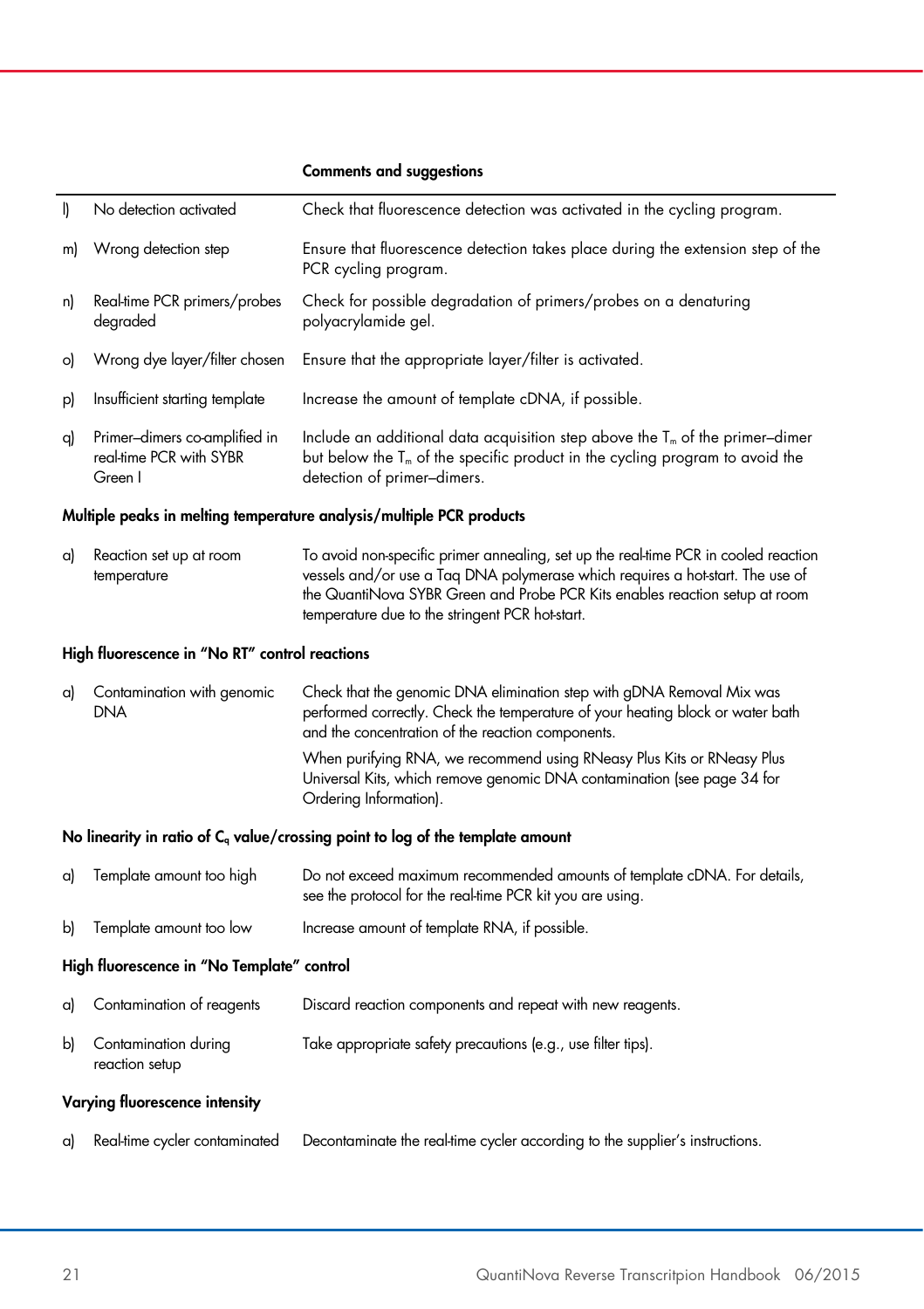#### Comments and suggestions

b) Real-time cycler no longer calibrated Recalibrate the real-time cycler according to the supplier's instructions.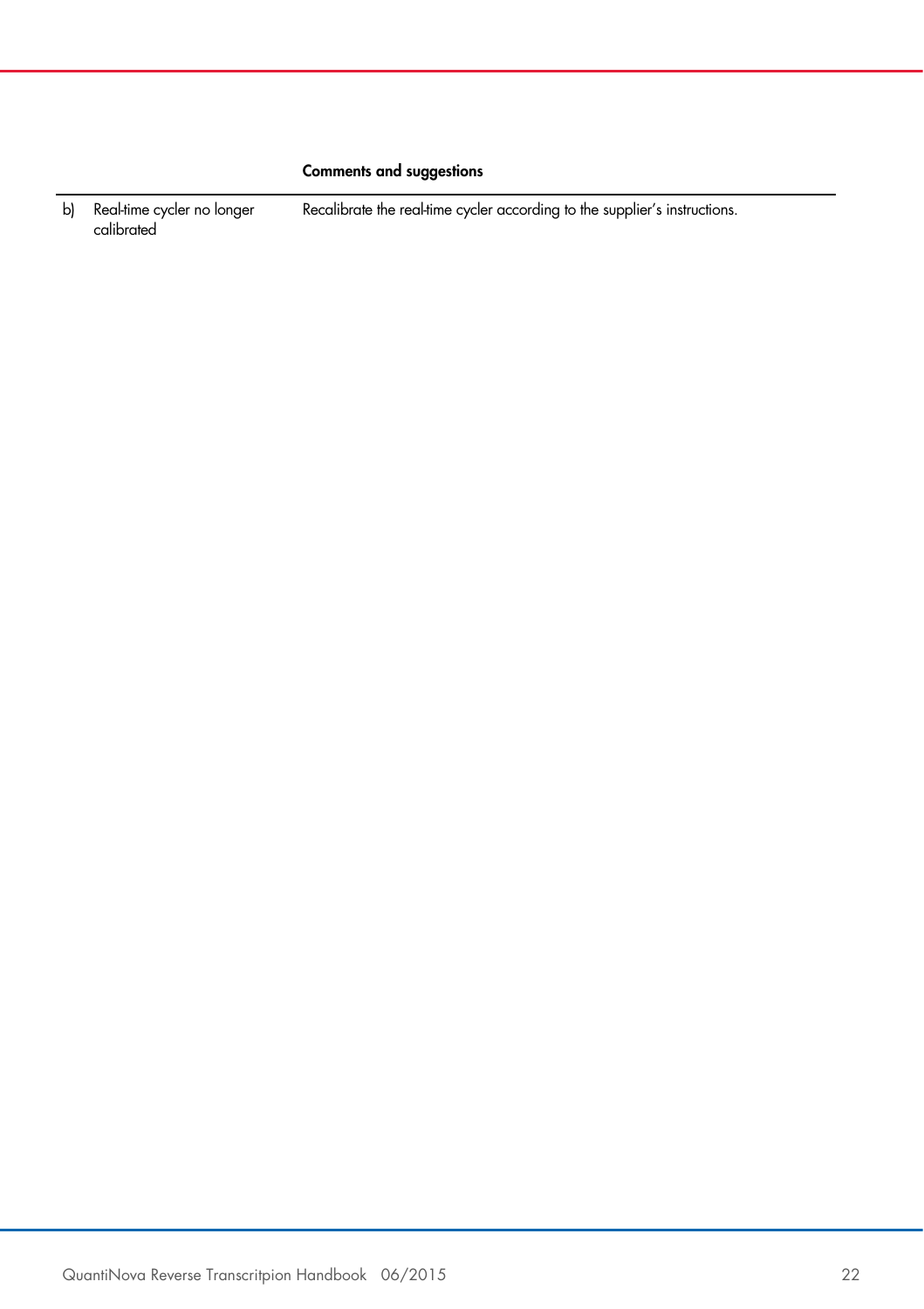### Appendix A: General Remarks on Handling RNA

#### Handling RNA

Ribonucleases (RNases) are very stable and active enzymes that generally do not require cofactors to function. Since RNases are difficult to inactivate and even minute amounts are sufficient to degrade RNA, do not use any plasticware or glassware without first eliminating possible RNase contamination. Although the QuantiNova Reverse Transcription Kit contains an RNase inhibitor, we still recommend that care should be taken to avoid inadvertently introducing RNases into the RNA sample during or after the purification procedure. In order to create and maintain an RNase-free environment, the following precautions must be taken during pretreatment and use of disposable and non-disposable vessels and solutions while working with RNA.

#### General handling

Proper microbiological, aseptic technique should always be used when working with RNA. Hands and dust particles may carry bacteria and molds and are the most common sources of RNase contamination. Always wear latex or vinyl gloves while handling reagents and RNA samples to prevent RNase contamination from the surface of the skin or from dusty laboratory equipment. Change gloves frequently and keep tubes closed whenever possible.

#### Disposable plasticware

The use of sterile, disposable polypropylene tubes is recommended throughout the procedure. These tubes are generally RNase-free and do not require pretreatment to inactivate RNases.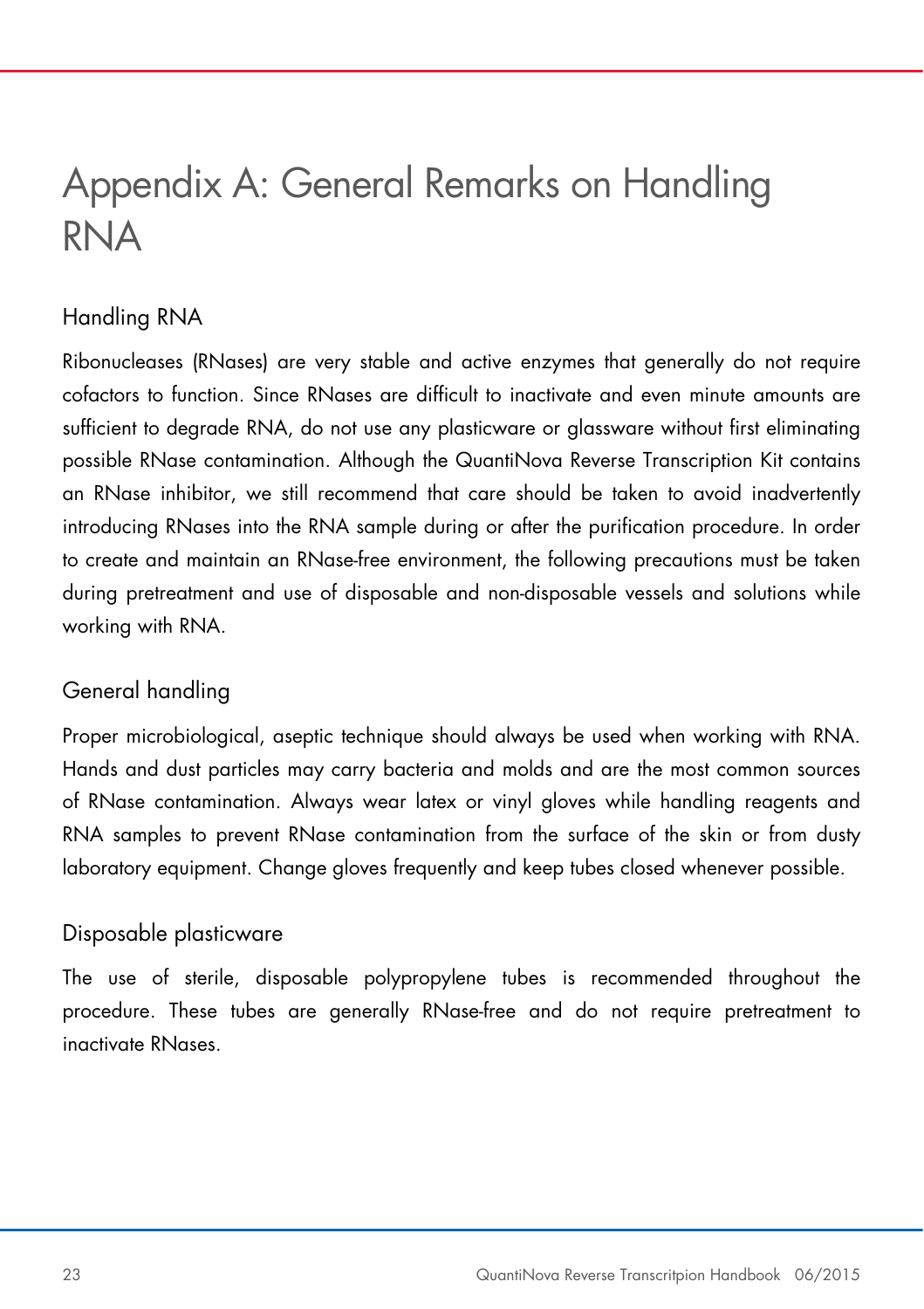#### Non-disposable plasticware

Non-disposable plasticware should be treated before use to ensure that it is RNase-free. Plasticware should be thoroughly rinsed with 0.1 M NaOH,\* 1 mM EDTA\* followed by RNase-free water. Alternatively, chloroform-resistant plasticware can be rinsed with chloroform\* to inactivate RNases.

#### Glassware

Glassware should be treated before use to ensure that it is RNase-free. Glassware used for RNA work should be cleaned with a detergent,\* thoroughly rinsed, and oven baked at 240°C for 4 hours or more (overnight, if more convenient) before use. Autoclaving alone will not fully inactivate many RNases. Alternatively, glassware can be treated with DEPC\* (diethyl pyrocarbonate). Fill glassware with 0.1% DEPC (0.1% in water), allow to stand overnight (12 hours) at 37°C, and then autoclave or heat to 100°C for 15 minutes to eliminate residual DEPC.

#### **Solutions**

Solutions (water and other solutions) should be treated with 0.1% DEPC. DEPC is a strong, but not absolute, inhibitor of RNases. It is commonly used at a concentration of 0.1% to inactivate RNases on glass or plasticware or to create RNase-free solutions and water. DEPC inactivates RNases by covalent modification. Add 0.1 ml DEPC to 100 ml of the solution to be treated and shake vigorously to bring the DEPC into solution. Let the solution incubate for 12 hours at 37°C. Autoclave for 15 minutes to remove any trace of DEPC. DEPC will react with primary amines and cannot be used directly to treat Tris\* buffers. DEPC is highly unstable in the presence of Tris buffers and decomposes rapidly into ethanol and  $CO<sub>2</sub>$ . When preparing Tris buffers, treat water with DEPC first, and then dissolve Tris to make the appropriate buffer. Trace amounts of DEPC will modify purine residues in RNA by carbethoxylation. Carbethoxylated RNA is translated with very low efficiency in cell-free

<sup>\*</sup> When working with chemicals, always wear a suitable lab coat, disposable gloves, and protective goggles. For more information, consult the appropriate data sheets (SDSs), available from the product supplier.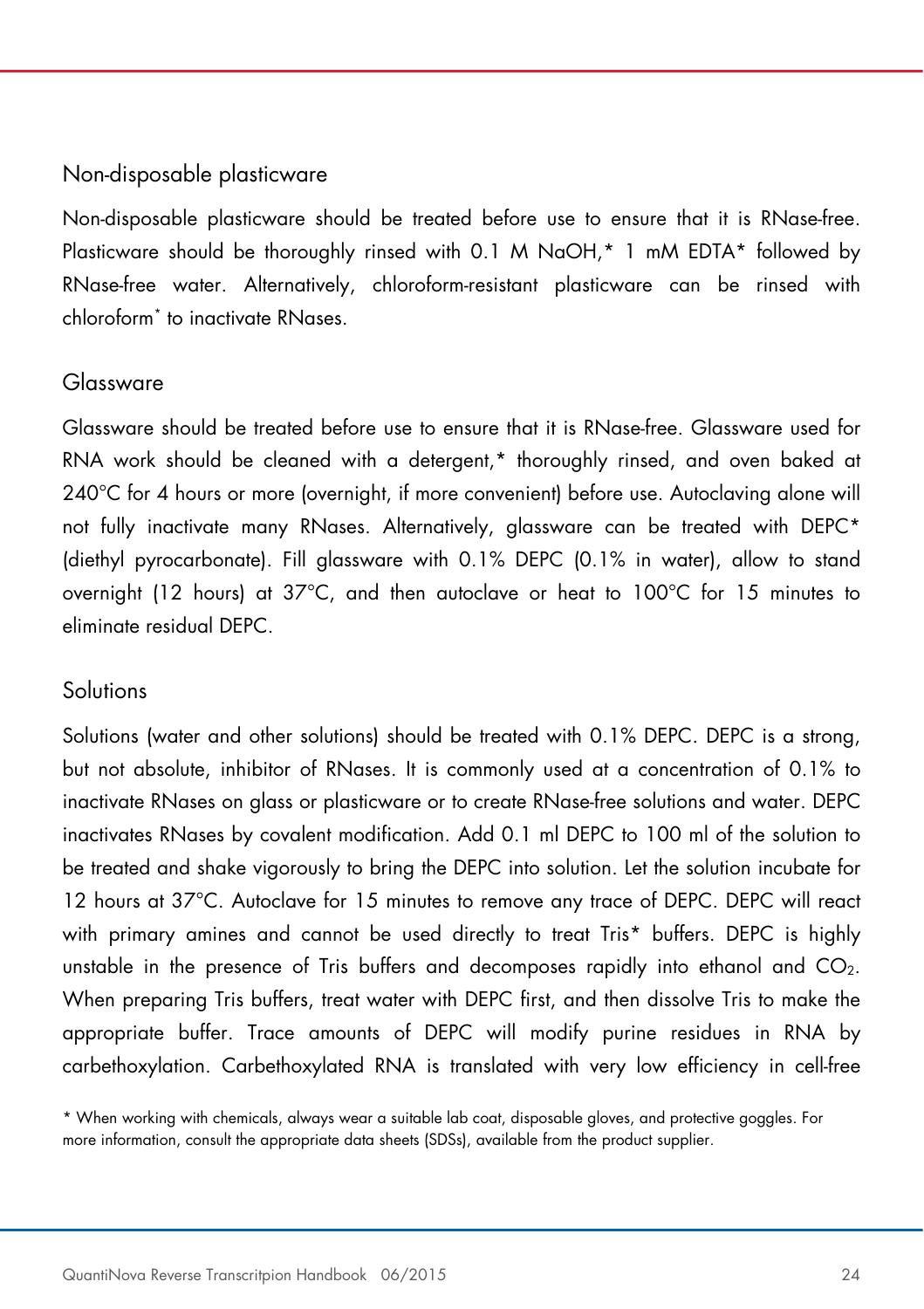systems. However, its ability to form DNA:RNA or RNA:RNA hybrids is not seriously affected unless a large fraction of the purine residues have been modified. Residual DEPC must always be eliminated from solutions or vessels by autoclaving or heating to 100°C for 15 minutes.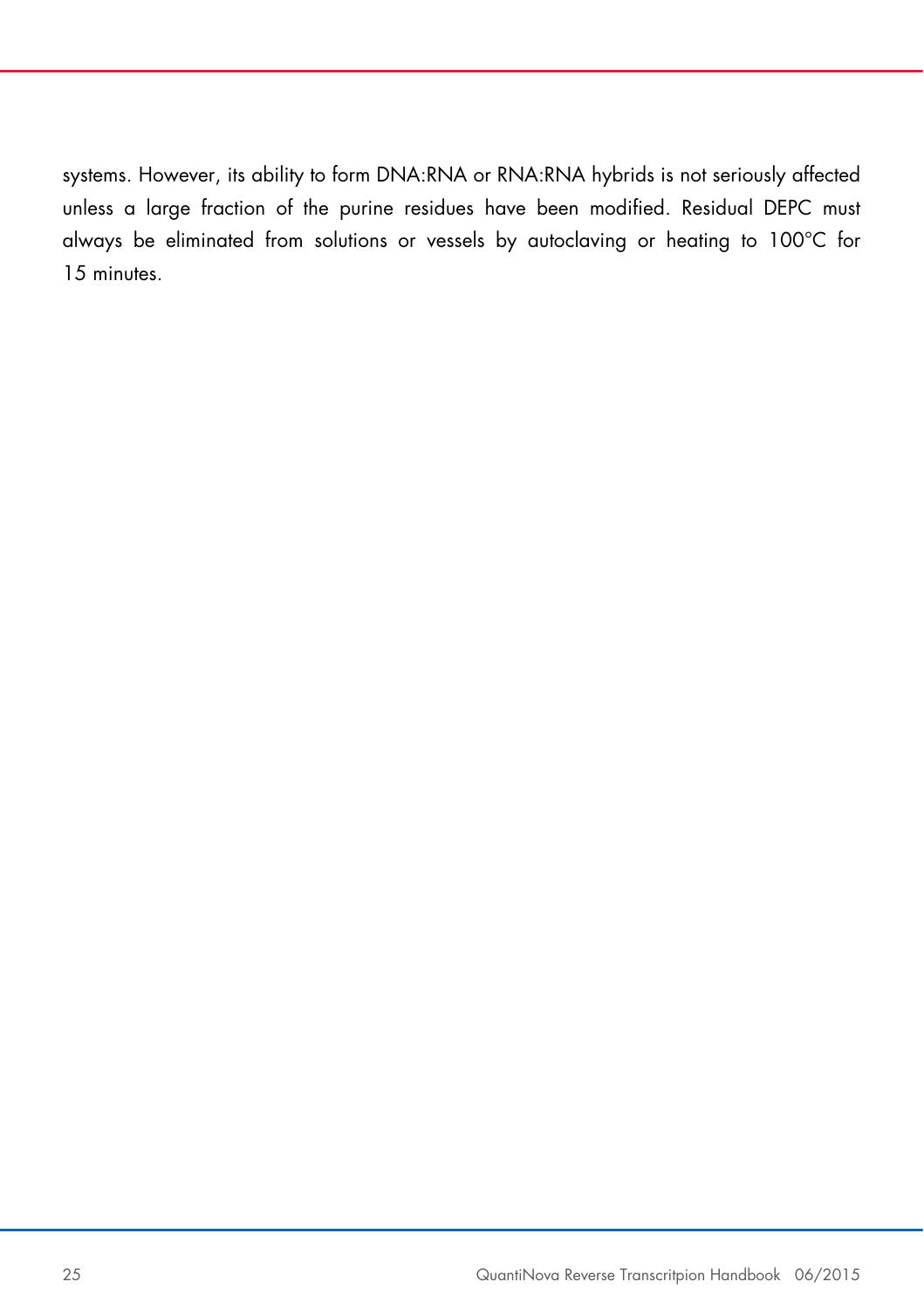# Appendix B: Preparation, Storage, Quantification, and Determination of Quality of RNA

#### Assay design

Guidelines for the optimal design of primers and probes are given below. It is particularly important to minimize non-specific annealing of primers and probes. This can be achieved through careful assay design.

#### Preparation of RNA

Reverse transcriptases are used in vitro for first-strand cDNA synthesis with RNA as the starting template. The efficiency of the reaction is highly dependent on the quality and quantity of the starting RNA template.

It is important to have intact RNA as starting template. Even trace amounts of contaminating RNases in the RNA sample can cause RNA cleavage, resulting in shortened cDNA products. Chemical impurities, such as protein, poly-anions (e.g., heparin), salts, EDTA, ethanol and phenol, can affect the activity and processivity of the reverse transcriptase. To ensure reproducible and efficient reverse transcription, it is important to determine the quality and quantity of the starting RNA (see below).

For best results, we recommend starting with RNA purified using silica-gel–membrane technology. For Ordering Information, see page 34.

#### Storage of RNA

Purified RNA may be stored at –20°C or –70°C in water. Under these conditions, no degradation of RNA is detectable after 1 year.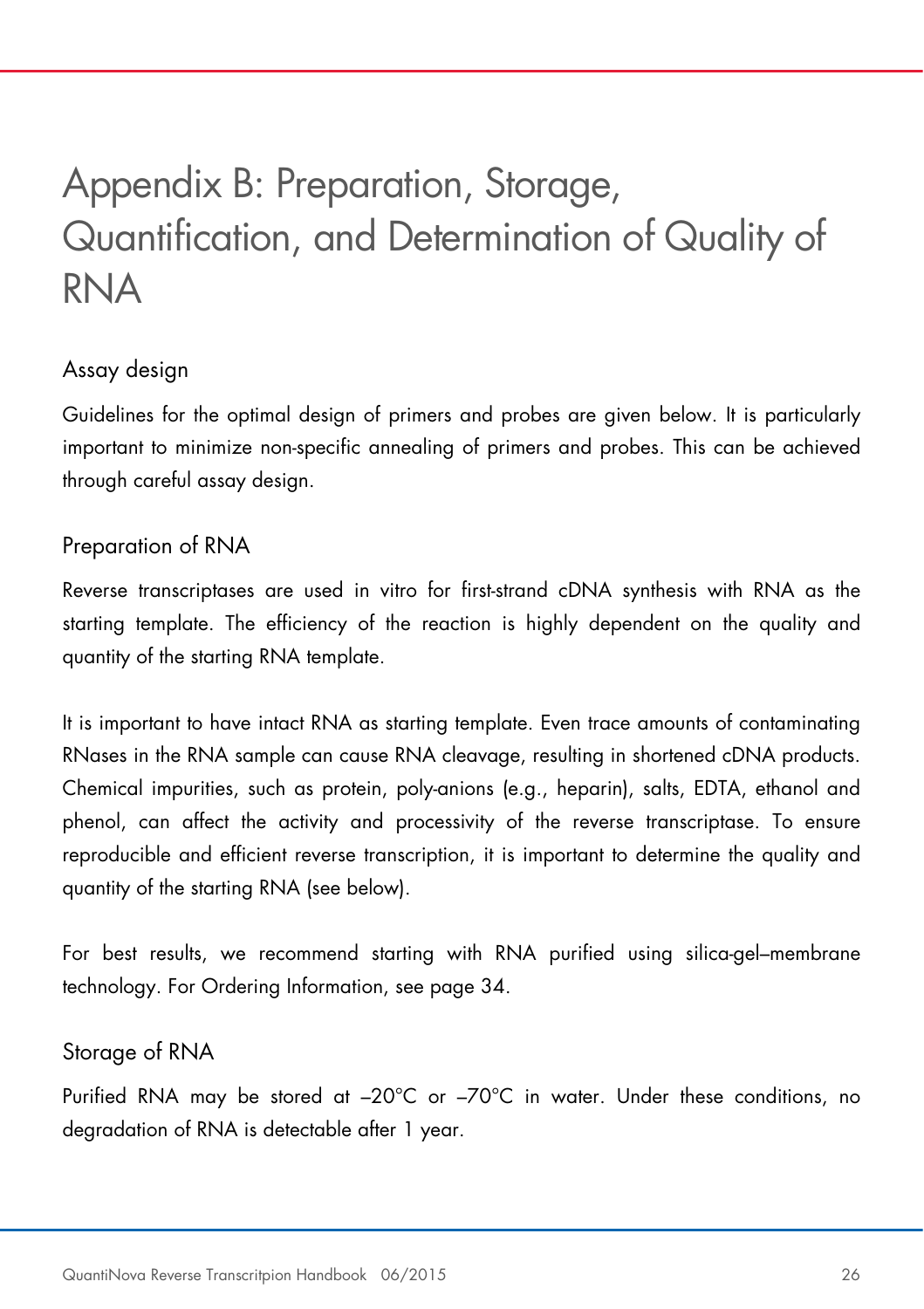#### Quantification of RNA

The concentration of RNA should be determined by measuring the absorbance at 260 nm  $(A<sub>260</sub>)$  in a spectrophotometer. To ensure significance, readings should be greater than 0.15. An absorbance of 1 unit at 260 nm corresponds to 44 µg of RNA per ml  $(A_{260}=1 \rightarrow$ 44 μg/ml). This relation is valid only for measurements at a neutral pH. Therefore, if it is necessary to dilute the RNA sample in a buffer with neutral pH. As discussed below (see "Purity of RNA", page 28), the ratio between the absorbance values at 260 and 280 nm gives an estimate of RNA purity.

When measuring RNA samples, be certain that cuvettes are RNase-free especially if the RNA is to be recovered after spectrophotometry. This can be accomplished by washing cuvettes with 0.1 M NaOH,\* 1 mM EDTA\* followed by washing with RNase-free water (see "Solutions", page 24). Use the buffer in which the RNA is diluted to zero the spectrophotometer.

An example of the calculation involved in RNA quantification is shown below:

| Volume of RNA sample | $= 100 \mu$                                            |
|----------------------|--------------------------------------------------------|
| <b>Dilution</b>      | $= 20$ µl of RNA sample + 180 µl distilled water (1/10 |
|                      | dilution)                                              |

Measure absorbance of diluted sample in a 0.2 ml cuvette (RNase-free):  $A_{260} = 0.2$ 

| Concentration of RNA sample | $= 44$ µg/ml x $A_{260}$ x dilution factor |  |
|-----------------------------|--------------------------------------------|--|
|                             | $= 44$ µg/ml x 0.2 x 10                    |  |
|                             | $= 88 \mu g/ml$                            |  |

\* When working with chemicals, always wear a suitable lab coat, disposable gloves, and protective goggles. For more information, consult the appropriate data sheets (SDSs), available from the product supplier.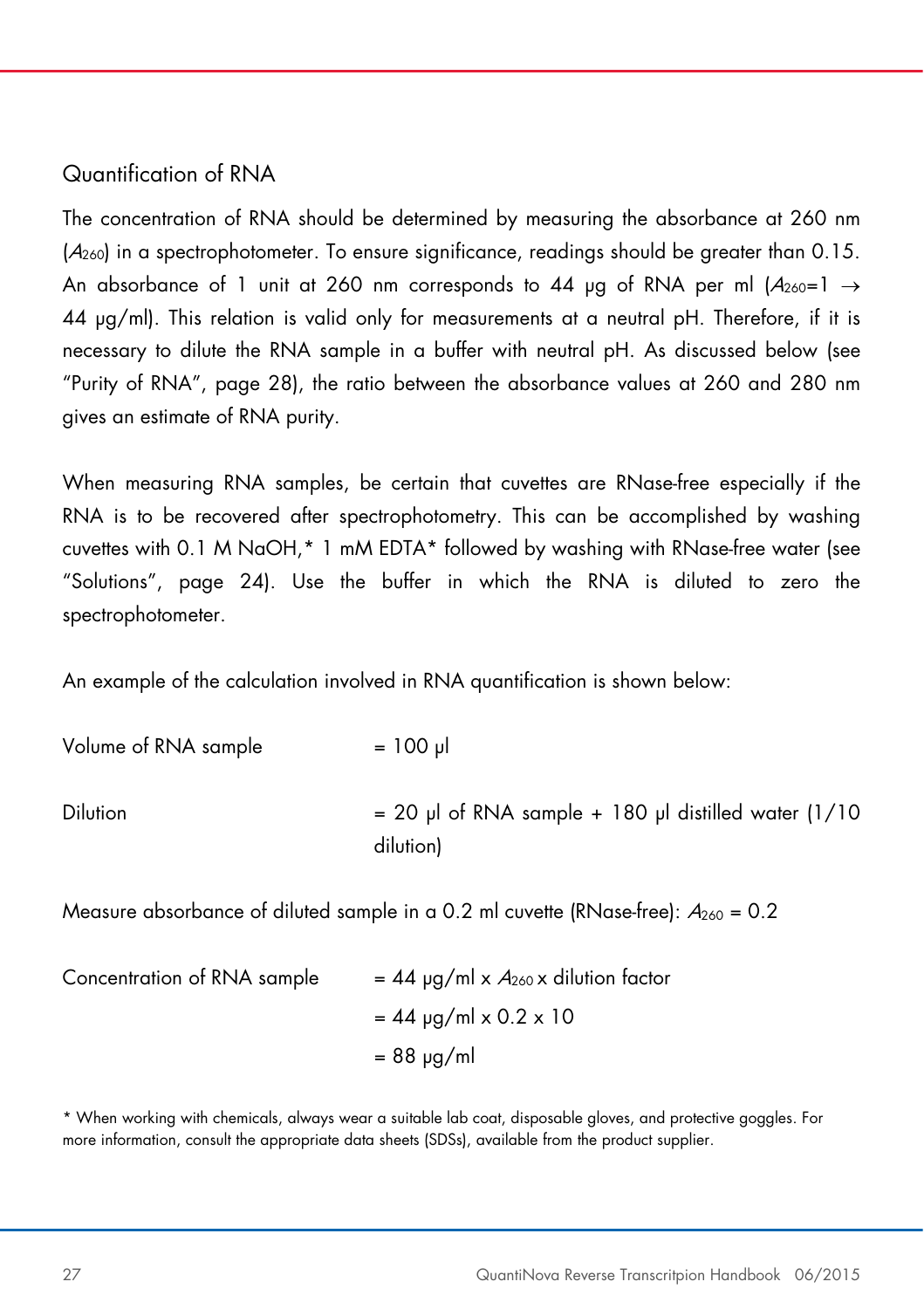| Total amount | $=$ concentration x volume of sample in ml |
|--------------|--------------------------------------------|
|              | $= 88 \text{ µg/ml} \times 0.1 \text{ ml}$ |
|              | $= 8.8 \mu g \text{ of RNA}$               |

#### Purity of RNA

The ratio of the readings at 260 nm and 280 nm  $(A_{260}/A_{280})$  provides an estimate of the purity of RNA with respect to contaminants that absorb in the UV, such as protein. However, the  $A_{260}/A_{280}$  ratio is influenced considerably by pH. Since water is not buffered, the pH and the resulting  $A_{260}/A_{280}$  ratio can vary greatly. Lower pH results in a lower  $A_{260}/A_{280}$ ratio and reduced sensitivity to protein contamination.\* For accurate values, we recommend measuring absorbance in 10 mM Tris•Cl, pH 7.5.† Pure RNA has an A260/A280 ratio of 1.9–2.1‡ in 10 mM Tris•Cl, pH 7.5. Always be sure to calibrate the spectrophotometer with the same solution.

For determination of RNA concentration, however, we still recommend dilution of the sample in a buffer with neutral pH since the relationship between absorbance and concentration ( $A_{260}$  reading of 1 = 44  $\mu$ g/ml RNA) is based on an extinction coefficient calculated for RNA at neutral pH (see "Quantification of RNA", page 27).

#### Integrity of RNA

The integrity and size distribution of total RNA can be checked by denaturing agarose gel electrophoresis and ethidium bromide\* staining or by using the QIAxcel® system or Agilent® 2100 Bioanalyzer. The respective ribosomal RNAs should appear as sharp bands or peaks. The apparent ratio of 28S rRNA to 18S rRNA should be approximately 2:1. If the ribosomal bands or peaks of a specific sample are not sharp, but appear as a smear towards smaller

<sup>\*</sup> Wilfinger, W.W., Mackey, M., and Chomczynski, P. (1997) Effect of pH and ionic strength on the spectrophotometric assessment of nucleic acid purity. BioTechniques 22, 474.

<sup>†</sup> When working with chemicals, always wear a suitable lab coat, disposable gloves and protective goggles. For more information, consult the appropriate safety data sheets (SDSs), available from the product supplier.

<sup>‡</sup> Values up to 2.3 are routinely obtained for pure RNA (in 10 mM Tris•Cl, pH 7.5) with some spectrophotometers.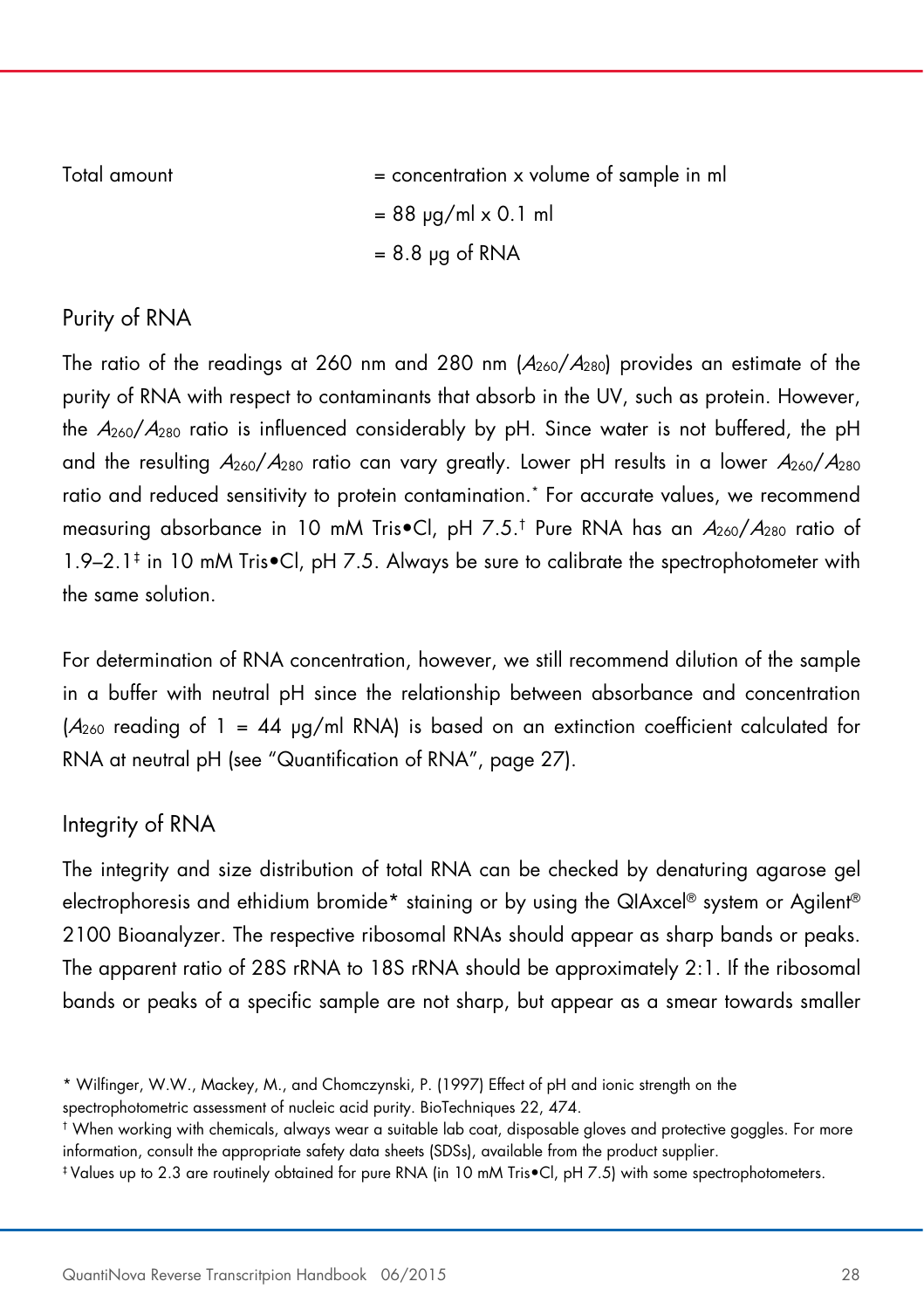sized RNAs, it is likely that the sample suffered major degradation either before or during RNA purification. The QIAxcel and Agilent 2100 Bioanalyzer also provide an RNA Integrity Score (RIS) or RNA Integrity Number (RIN) as useful measures of RNA integrity. Ideally, the RIS / RIN should be close to 10, but in many cases (particularly with tissue samples), RNA quality is greatly influenced by how well the original sample was preserved.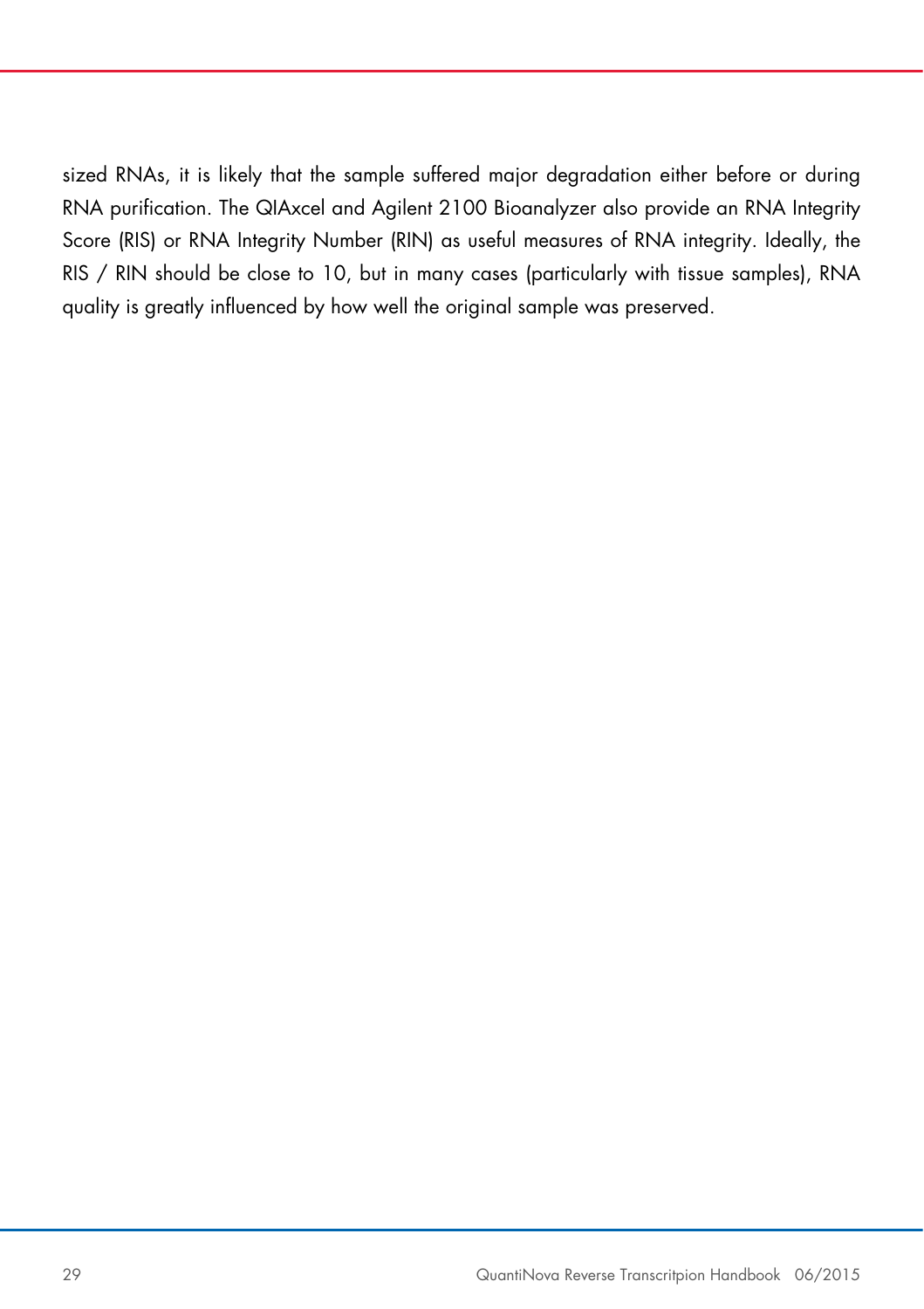### Appendix C: Quantitative Real-Time Two-Step RT PCR

For the quantification of RNA transcripts, quantitative real-time RT-PCR is the most sensitive and reliable method. Real-time RT-PCR begins with the reverse transcription of RNA into cDNA, and is followed by PCR amplification of the cDNA. RNA is transcribed into singlestranded cDNA using random primers or oligo-dT primers that specifically hybridize to the poly A tail of mRNAs. The quantity of cDNA is determined during the exponential phase of PCR by the detection of fluorescence signals that exceed a certain threshold. Fluorescence signals are generated by fluorophores incorporated into the PCR product (e.g., in assays using SYBR Green I dye) or by fluorophores which are coupled to short oligonucleotide probes (i.e., in probe-based assays). In real-time RT-PCR, the level of RNA transcripts is calculated from the number of the PCR cycle at which the threshold is exceeded. This cycle is called the quantification cycle, threshold cycle or the crossing point. For reliable results in quantitative real-time PCR of cDNA generated using the QuantiNova Reverse Transcription Kit, we recommend using a QuantiNova Kit in combination with the internal control. In quantitative real-time two-step RT-PCR, cDNA is first synthesized by reverse transcription. An aliquot of the finished reverse-transcription reaction is then used for PCR. Reverse transcription and PCR are performed sequentially in two separate reaction tubes. In addition, cDNA can be stored for later analysis.

1. Carry out reverse transcription according to the protocol on page 11, using the QuantiNova Reverse Transcription Kit and 10 pg – 5 μg RNA.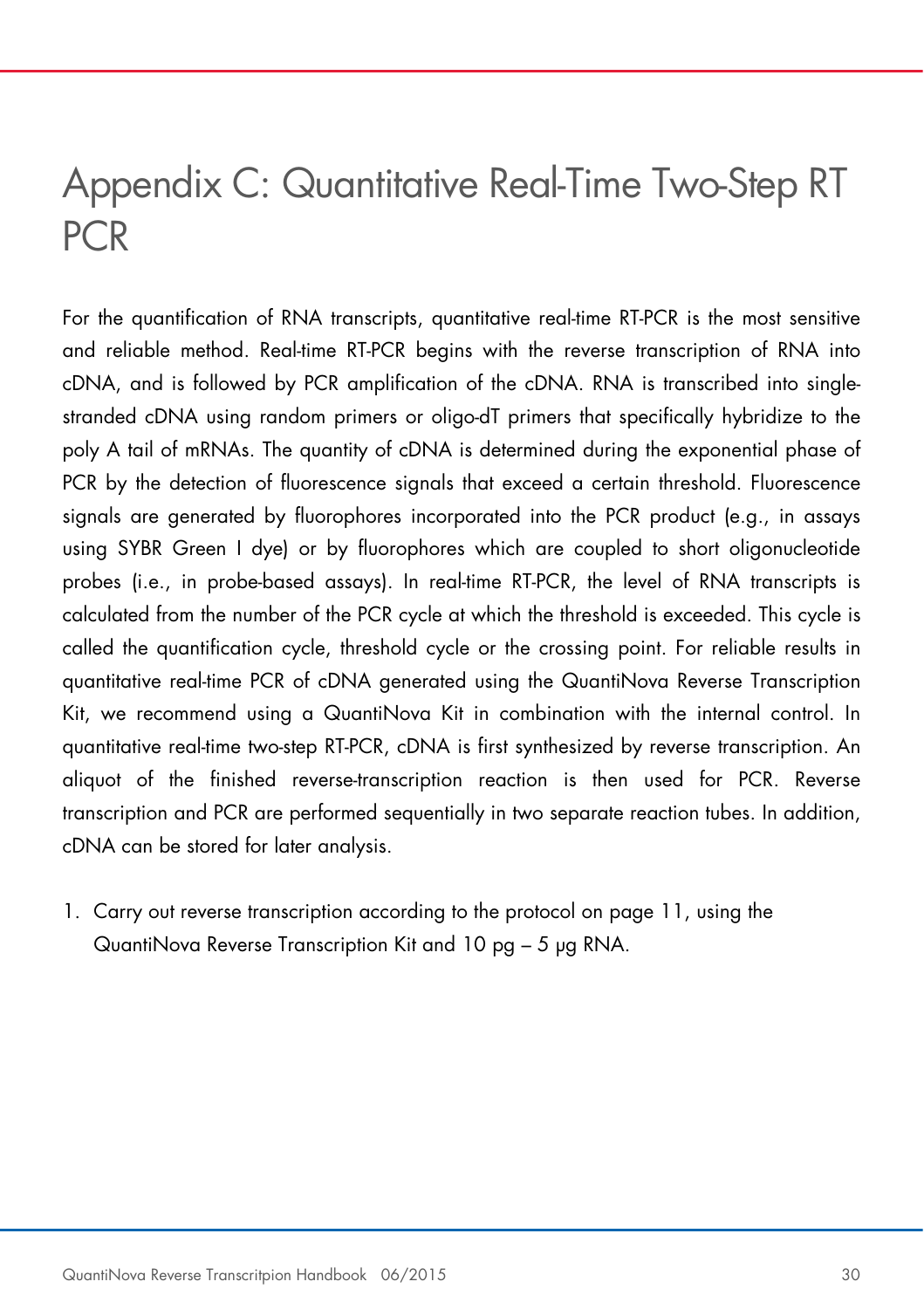2. Add an aliquot of each finished reverse-transcription reaction to real-time PCR mix. Before doing so, we recommend diluting the reverse-transcription reaction 1:10 in sterile water. This enables the analysis of multiple transcripts from a single reverse-transcription reaction.

Note: No more than 1/10 of the final PCR volume should derive from the finished reverse-transcription reaction. For example, for a 20 μl PCR assay, use ≤2 μl of the finished reverse-transcription reaction.

3. Carry out real-time PCR as recommended by the supplier. We recommend using a Rotor-Gene or QuantiNova Kit.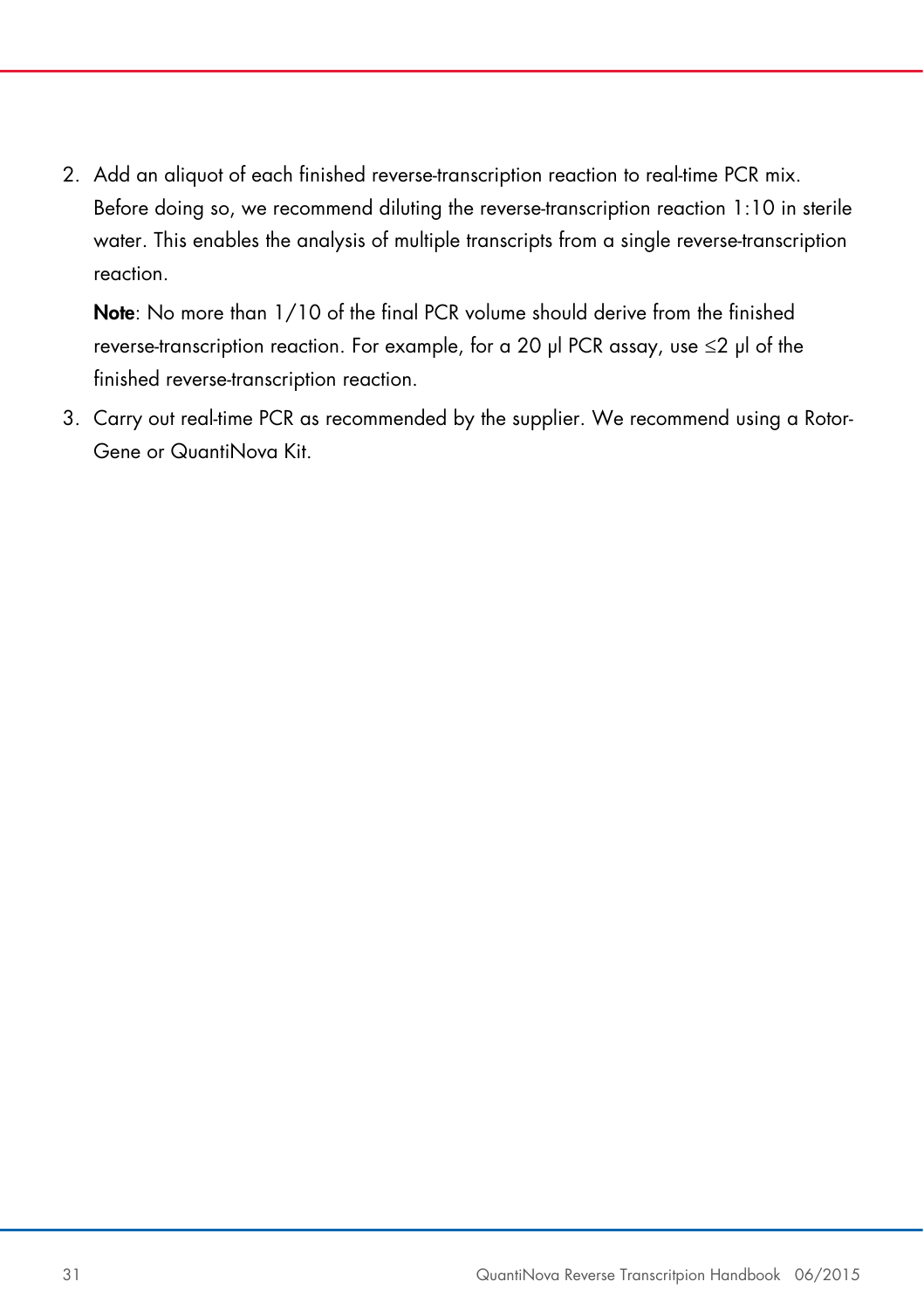## Appendix D: Recommended Controls for Quantitative Real-Time RT-PCR

#### No RT control

With the QuantiNova Reverse Transcription Kit, genomic DNA is efficiently removed in a single step. However, all reverse-transcription experiments should include a negative control to test for contaminating genomic DNA. Genomic DNA contamination can be detected by performing a control reaction in which no reverse transcription is possible. This control contains all components including template RNA except for the reverse transcription enzyme. Reverse transcription therefore cannot take place and the only template available is contaminating genomic DNA. In rare cases in which genomic DNA is still amplified, detection of contaminating DNA can be eliminated with specially designed primers or probes (Figure 1).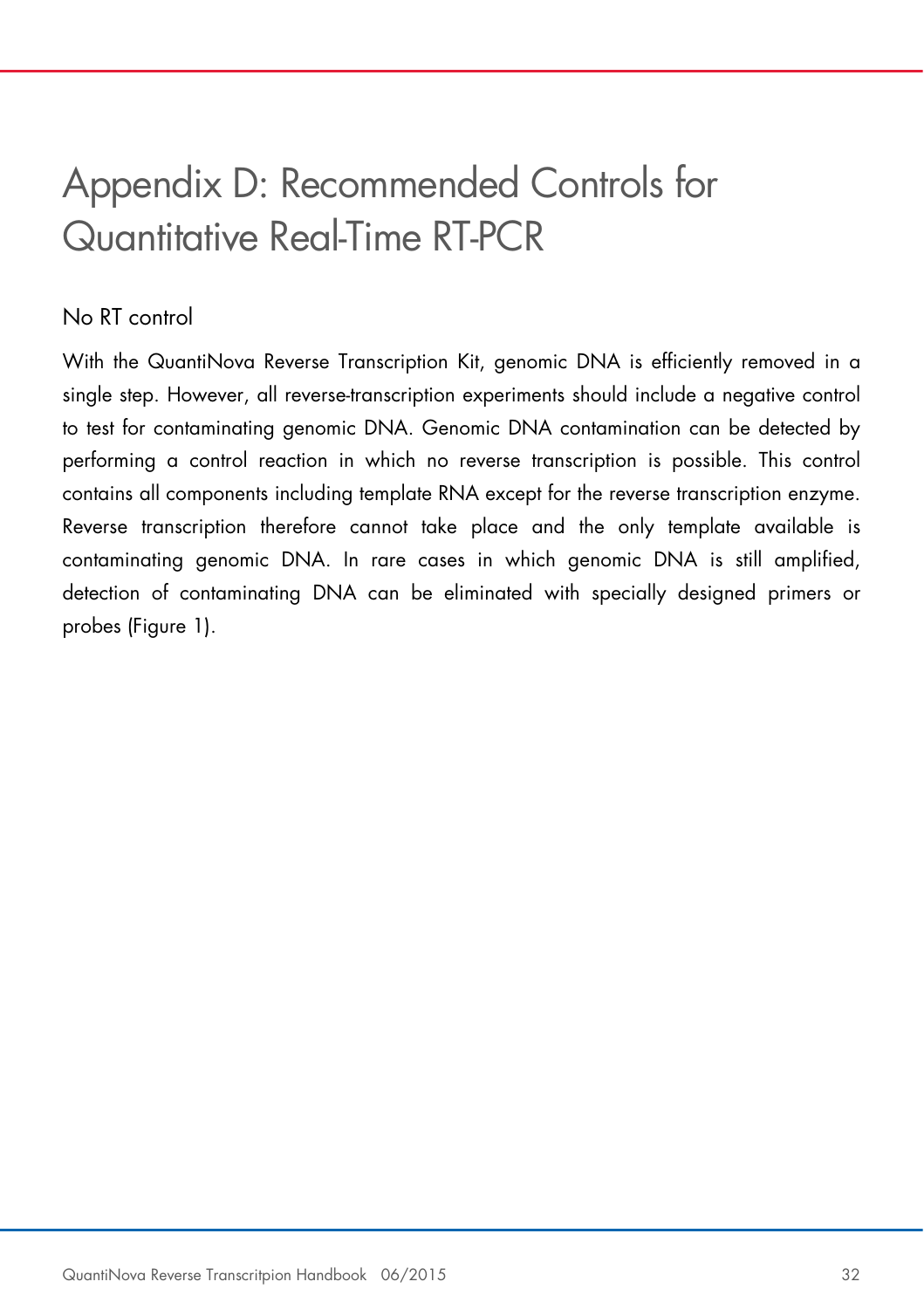

Figure 1. Primer/probe design. Primer/probe design to eliminate signals from contaminating genomic DNA.

No template control (NTC)

All real-time PCR quantification experiments should include an NTC containing all the components of the reaction except for the template. This enables detection of carryover contamination from previous experiments.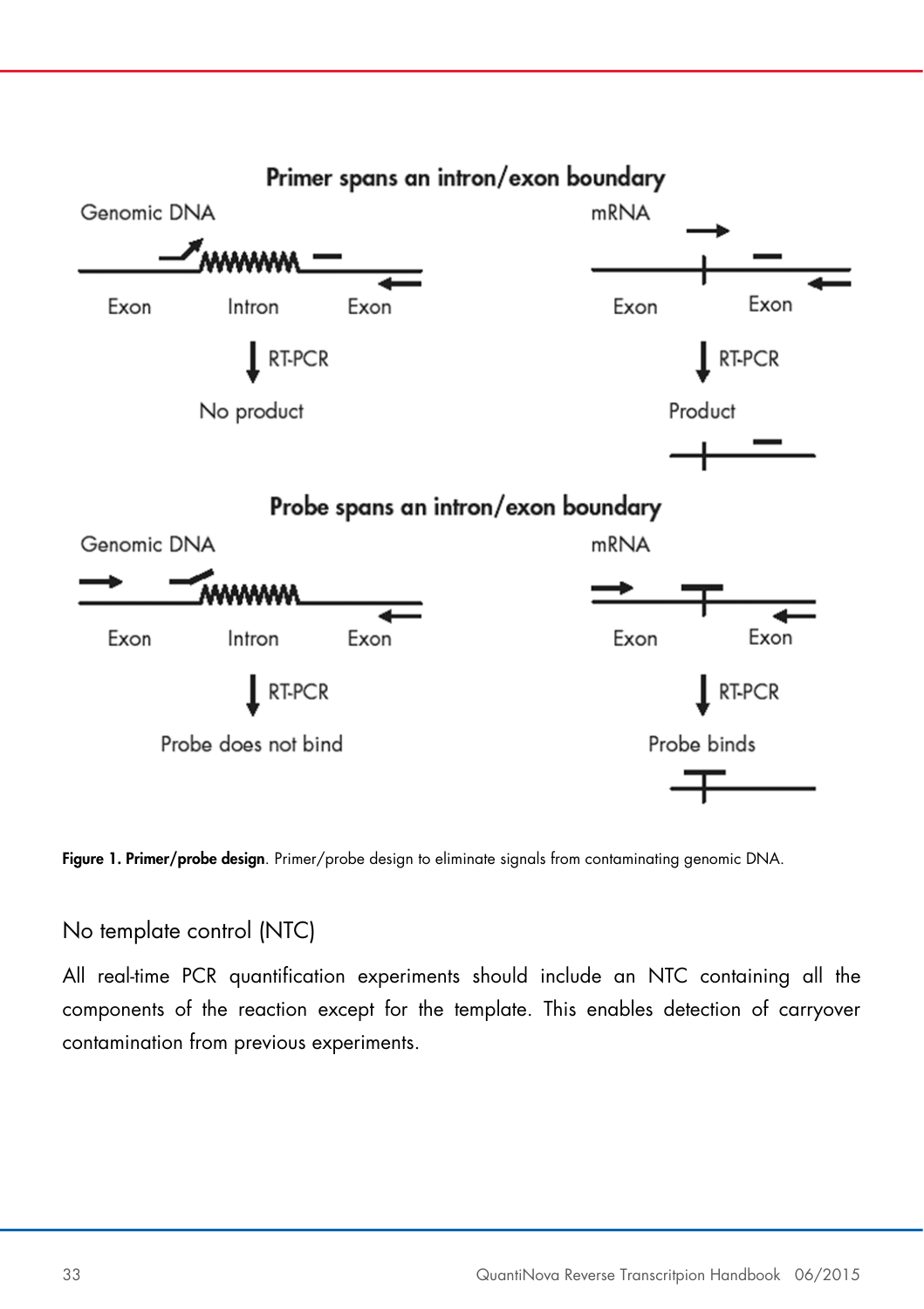### Ordering Information

| Product                                       | <b>Contents</b>                                                                                                                                                                                                                                | Cat. no.       |
|-----------------------------------------------|------------------------------------------------------------------------------------------------------------------------------------------------------------------------------------------------------------------------------------------------|----------------|
| QuantiNova Reverse<br>Transcription Kit (10)  | For $10 \times 20$ µl reactions: 20 µl 8x<br>gDNA Removal Mix, 10 µl Reverse<br>Transcription Enzyme, 40 µl Reverse<br>Transcription Mix (containing RT<br>primers), 20 µl Internal Control, 1.9 ml<br><b>RNase-Free Water</b>                 | 205410         |
| QuantiNova Reverse<br>Transcription Kit (50)  | For $50 \times 20$ µl reactions: 100 µl 8x<br>gDNA removal Mix, 50 µl Reverse<br>Transcription Enzyme, 200 µl Reverse<br>Transcription Mix (containing RT<br>primers), 100 µl Internal Control, 1.9<br>ml RNase-Free Water                     | 205411         |
| QuantiNova Reverse<br>Transcription Kit (200) | For 200 x 20 µ reactions: $4 \times 100$ µ<br>8x gDNA removal Mix, 4 x 50 µl<br>Reverse Transcription Enzyme, 4 x 200<br>µl Reverse Transcription Mix<br>(containing RT primers), 4 x100 µl<br>Internal Control, 4 x1.9 ml RNase-Free<br>Water | 205413         |
| QuantiNova IC Probe Assay<br>(200)            | For 200 $\times$ 20 µ reactions:<br>400 µl primer/probe mix (10x),<br>detecting IC RNA                                                                                                                                                         | 205813         |
| QuantiNova IC SYBR Green<br>Assay             | For $500 \times 20$ pl reactions:<br>QuantiTect Primer Assay for SYBR<br>based detection of IC RNA, available<br>via GeneGlobe                                                                                                                 | ΩT<br>02589307 |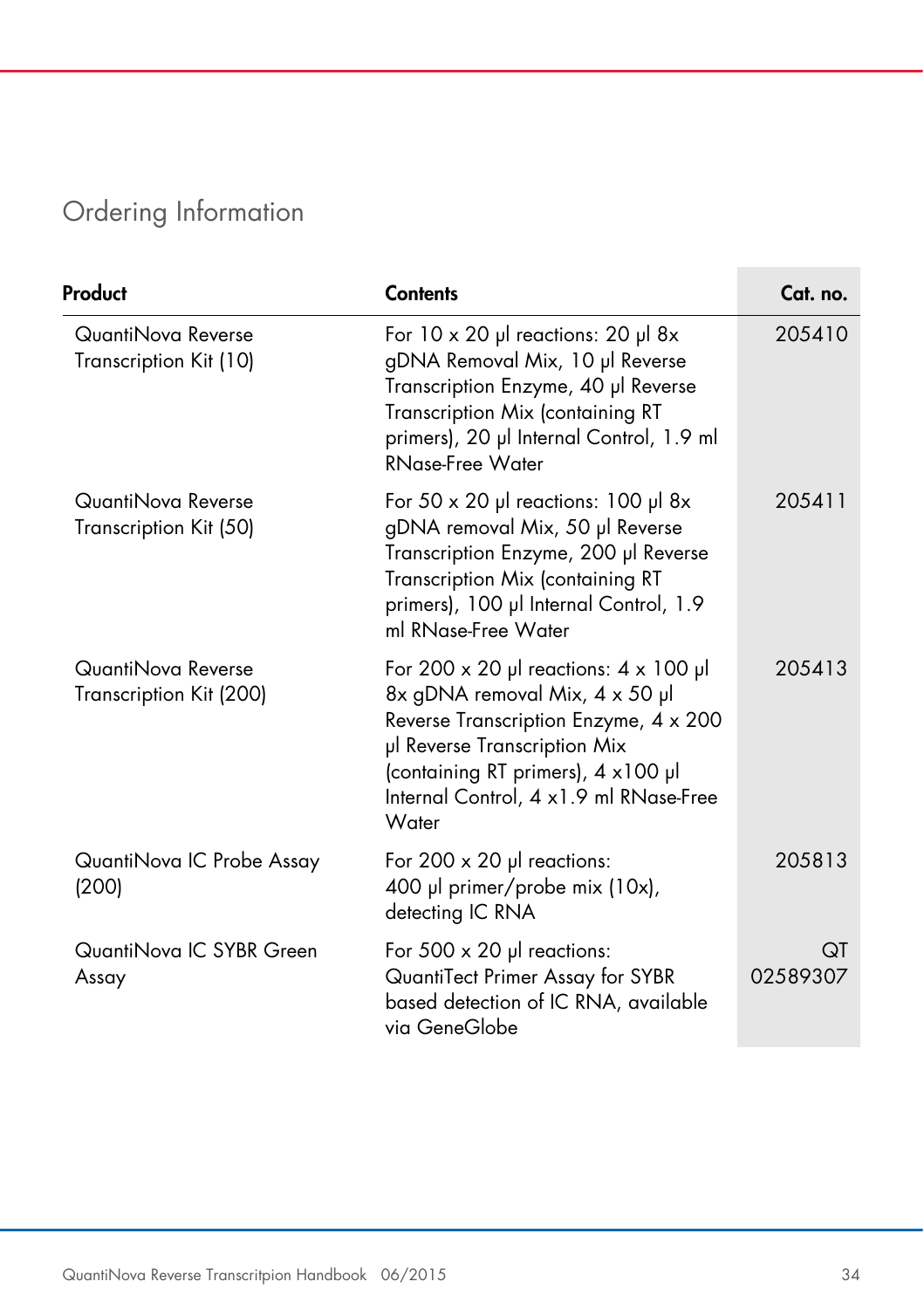| Product                                | <b>Contents</b>                                                                                                                                                                                                                                   | Cat. no. |
|----------------------------------------|---------------------------------------------------------------------------------------------------------------------------------------------------------------------------------------------------------------------------------------------------|----------|
| QuantiNova SYBR Green PCR<br>Kit (100) | For $100 \times 20$ pl reactions: 1 ml $2x$<br>QuantiNova SYBR Green PCR Master<br>Mix, 500 µl QuantiNova Yellow<br>Template Dilution Buffer, 250 µl QN<br>ROX Reference Dye, 1.9 ml Water                                                        | 208052   |
| QuantiNova Probe PCR Kit<br>(100)      | For $100 \times 20$ pl reactions: 1 ml $2x$<br>QuantiNova Probe PCR Master Mix,<br>250 µl QN ROX Reference Dye,<br>500 µl QuantiNova Yellow Template<br>Dilution Buffer, 1.9 ml Water                                                             | 208252   |
| QuantiNova Probe RT-PCR Kit<br>(100)   | For $100 \times 20$ pl reactions: 1 ml $2x$<br>QuantiNova Probe RT-PCR Master Mix,<br>500 µl QuantiNova Yellow Template<br>Dilution Buffer, 250 µl QN ROX<br>Reference Dye, 20 µl 100x QN RT<br>Mix, 20 µl QN IC RNA, 1.9 ml RNase-<br>Free Water | 208352   |
| RNeasy Plus Universal Mini Kit<br>(50) | For 50 RNA minipreps: RNeasy Mini<br>Spin Columns, gDNA Eliminator<br>Solution, Collection Tubes, RNase-Free<br>Water and Buffers                                                                                                                 | 73404    |
| RNeasy MinElute Cleanup Kit<br>(50)    | 50 RNeasy MinElute Spin Columns,<br>Collection Tubes (1.5 ml and 2 ml),<br>RNase-free Reagents and Buffers                                                                                                                                        | 74204    |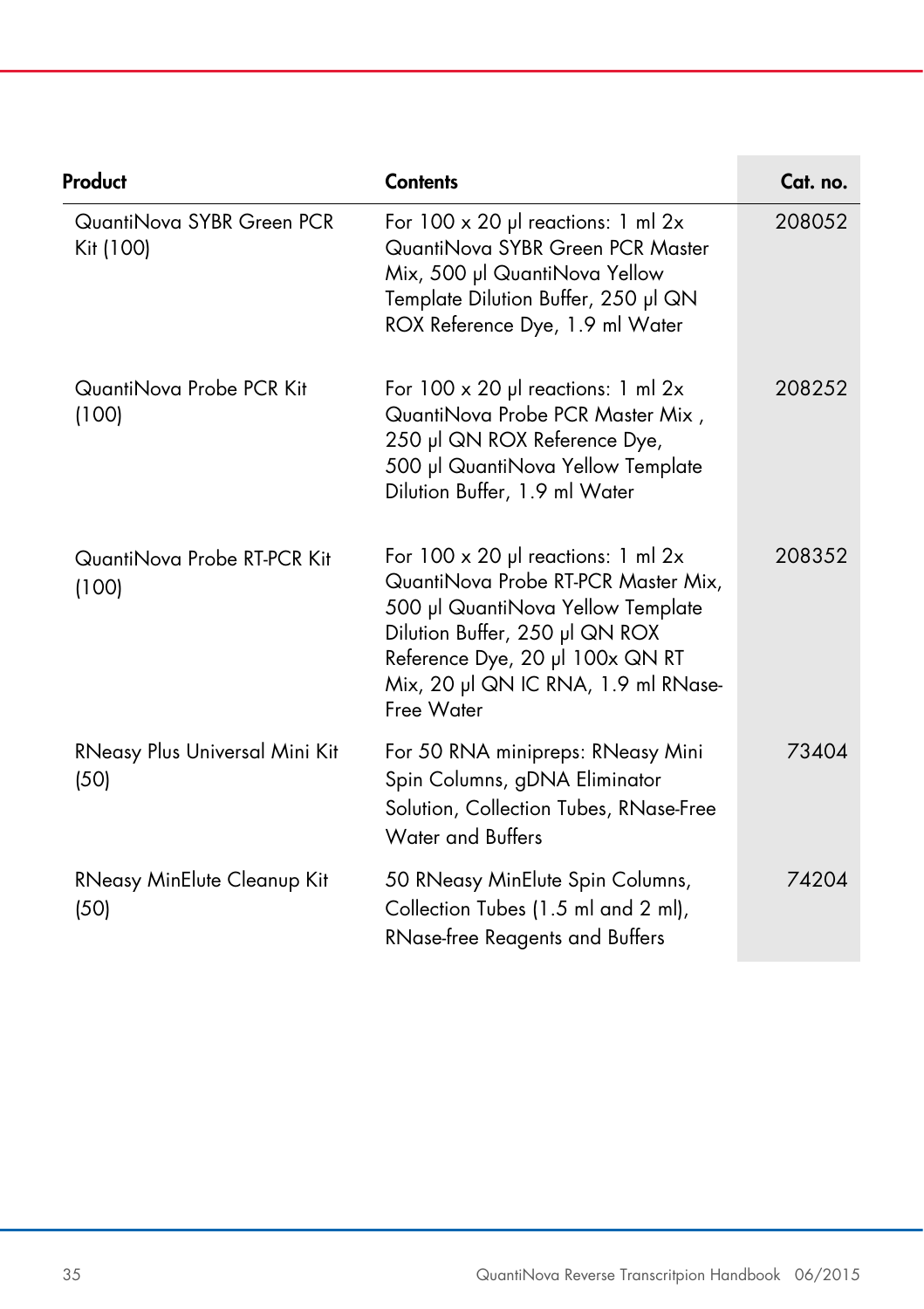| Product                                                                                                          | <b>Contents</b>                                                                                                                                                                                                                           | Cat. no. |
|------------------------------------------------------------------------------------------------------------------|-------------------------------------------------------------------------------------------------------------------------------------------------------------------------------------------------------------------------------------------|----------|
| Rotor-Gene Multiplex PCR Kit - for ultrafast multiplex real-time PCR and two-<br>step RT-PCR on the Rotor-Gene Q |                                                                                                                                                                                                                                           |          |
| Rotor-Gene Multiplex PCR Kit<br>$(400)*$                                                                         | For 400 $\times$ 25 µl reactions: $3 \times 1.7$ ml<br>2x Master Mix, 2 x 2 ml RNase-Free<br>Water                                                                                                                                        | 204774   |
| <b>RT-PCR</b>                                                                                                    | QuantiFast Multiplex PCR Kits - for fast multiplex real-time PCR and two-step                                                                                                                                                             |          |
| 7500                                                                                                             | For all instruments from Applied Biosystems® except the Applied Biosystems                                                                                                                                                                |          |
| QuantiFast Multiplex PCR Kit<br>$(400)*$                                                                         | For 400 $\times$ 25 µl reactions: $3 \times 1.7$ ml<br>2x Master Mix (with ROX dye), $2 \times 2$<br>ml RNase-Free Water                                                                                                                  | 204654   |
| For the Applied Biosystems 7500 and instruments from other suppliers                                             |                                                                                                                                                                                                                                           |          |
| QuantiFast Multiplex PCR +R Kit<br>$(400)*$                                                                      | For 400 $\times$ 25 µl reactions: $3 \times 1.7$ ml<br>2x Master Mix (without ROX dye),<br>210 µl ROX Dye Solution, 2 x 2 ml<br><b>RNase-Free Water</b>                                                                                   | 204754   |
| <b>Instruments</b>                                                                                               |                                                                                                                                                                                                                                           |          |
| Rotor-Gene Q 2plex HRM<br>Platform                                                                               | Real-time PCR cycler and High<br>Resolution Melt analyzer with 2<br>channels (green, yellow), HRM<br>channel, laptop computer, software,<br>accessories: 1-year warranty on parts<br>and labor. Installation and training not<br>included | 9001560  |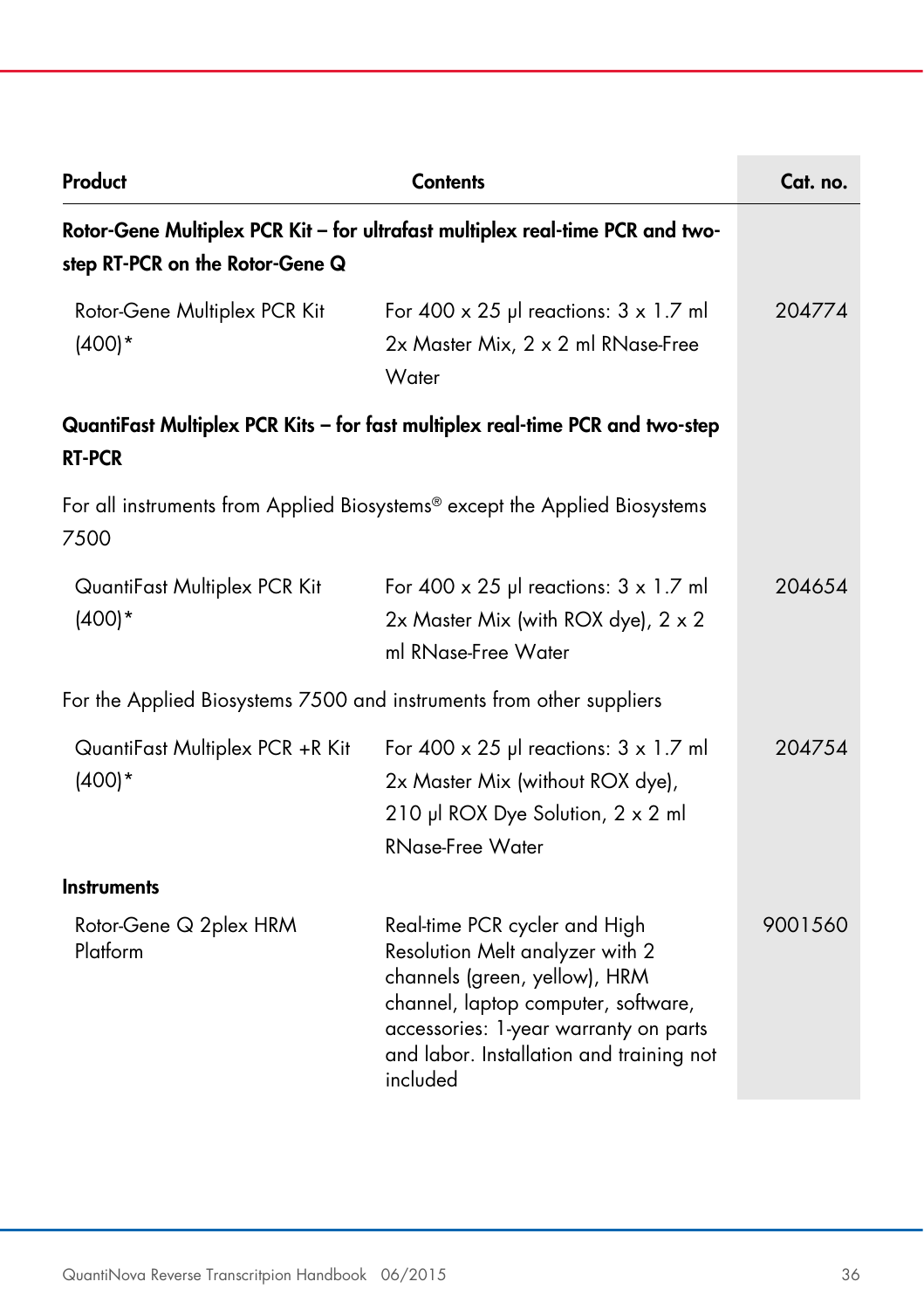| Product                                | <b>Contents</b>                                                                                                                                                                                               | Cat. no. |
|----------------------------------------|---------------------------------------------------------------------------------------------------------------------------------------------------------------------------------------------------------------|----------|
| QIAgility System HEPA/UV (incl.<br>PC) | Robotic workstation for automated PCR<br>setup (with UV light and HEPA filter),<br>notebook computer, and QIAgility<br>Software: includes installation and<br>training, 1-year warranty on parts and<br>labor | 9001532  |
| <b>Related products</b>                |                                                                                                                                                                                                               |          |
| gDNA Eliminator columns or plates      | RNeasy Plus Kits – for purification of total RNA from cells and tissues using                                                                                                                                 |          |
| RNeasy Plus Micro Kit (50)             | For 50 micropreps: RNeasy MinElute®<br>Spin Columns, gDNA Eliminator Mini<br>Spin Columns, Collection Tubes,<br>Carrier RNA, RNase-Free Reagents<br>and Buffers                                               | 74034    |
| RNeasy Plus Mini Kit (50)              | For 50 minipreps: RNeasy Mini Spin<br>Columns, gDNA Eliminator Mini Spin<br>Columns, Collection Tubes, RNase-Free<br><b>Reagents and Buffers</b>                                                              | 74134    |
| RNeasy Plus 96 Kit (12)                | For 12 x 96 preps: gDNA Eliminator<br>96 Plates, RNeasy 96 Plates, Elution<br>Microtubes CL, Caps, S-Blocks, AirPore<br>Tape Sheets, RNase-Free Water and<br><b>Buffers</b>                                   | 74192    |

For up-to-date licensing information and product-specific disclaimers, see the respective QIAGEN kit handbook or user manual. QIAGEN kit handbooks and user manuals are available at www.qiagen.com or can be requested from QIAGEN Technical Services or your local distributor.

Visit www.qiagen.com/geneXpression to find out more about standardized solutions for gene expression analysis – from RNA preparation to real-time RT-PCR.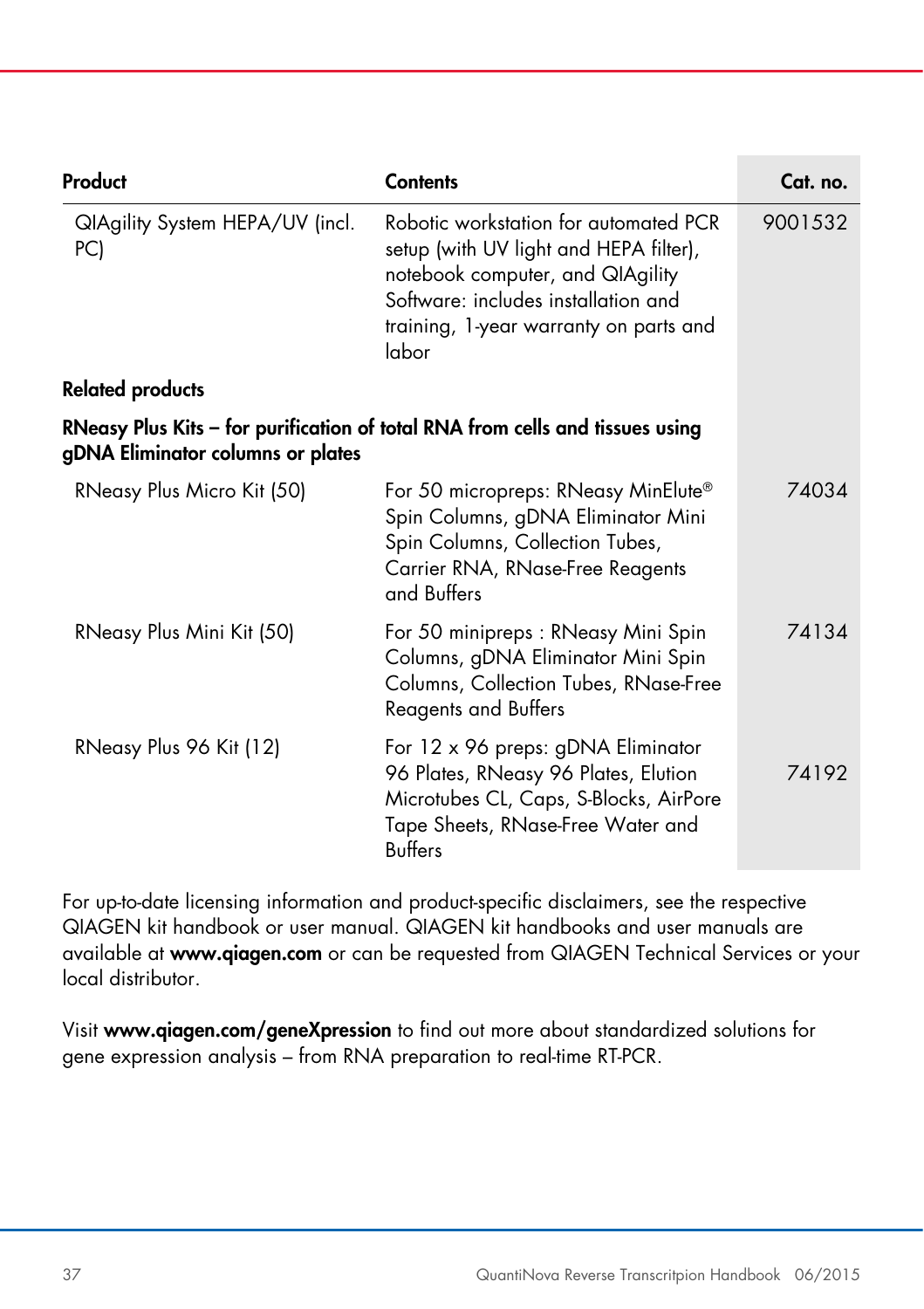Trademarks: QIAGEN®, QIAxcel®, GeneGlobe®, MinElute®, QuantiNova™, QuantiTect®, RNeasy®, Rotor-Gene® (QIAGEN Group); Agilent® (Agilent Technologies, Inc.); Applied Biosystems®, SYBR® (Life Technologies Corporation). Registered names, trademarks, etc. used in this document, even when not specifically marked as such, are not to be considered unprotected by law.

#### Limited License Agreement for QuantiNova Reverser Transcription Kit

Use of this product signifies the agreement of any purchaser or user of the product to the following terms:

- 1. The product may be used solely in accordance with the protocols provided with the product and this handbook and for use with components contained in the kit only. QIAGEN grants no license under any of its intellectual property to use or incorporate the enclosed components of this kit with any components not included within this kit except as described in the protocols provided with the product, this handbook, and additional protocols available at www.qiagen.com. Some of these additional protocols have been provided by QIAGEN users for QIAGEN users. These protocols have not been thoroughly tested or optimized by QIAGEN. QIAGEN neither guarantees them nor warrants that they do not infringe the rights of third-parties.
- 2. Other than expressly stated licenses, QIAGEN makes no warranty that this kit and/or its use(s) do not infringe the rights of third-parties.
- 3. This kit and its components are licensed for one-time use and may not be reused, refurbished, or resold.
- 4. QIAGEN specifically disclaims any other licenses, expressed or implied other than those expressly stated.
- 5. The purchaser and user of the kit agree not to take or permit anyone else to take any steps that could lead to or facilitate any acts prohibited above. QIAGEN may enforce the prohibitions of this Limited License Agreement in any Court, and shall recover all its investigative and Court costs, including attorney fees, in any action to enforce this Limited License Agreement or any of its intellectual property rights relating to the kit and/or its components.

For updated license terms, see www.qiagen.com.

1090913 06/2015 HB-1955-001 © 2015 QIAGEN, all rights reserved.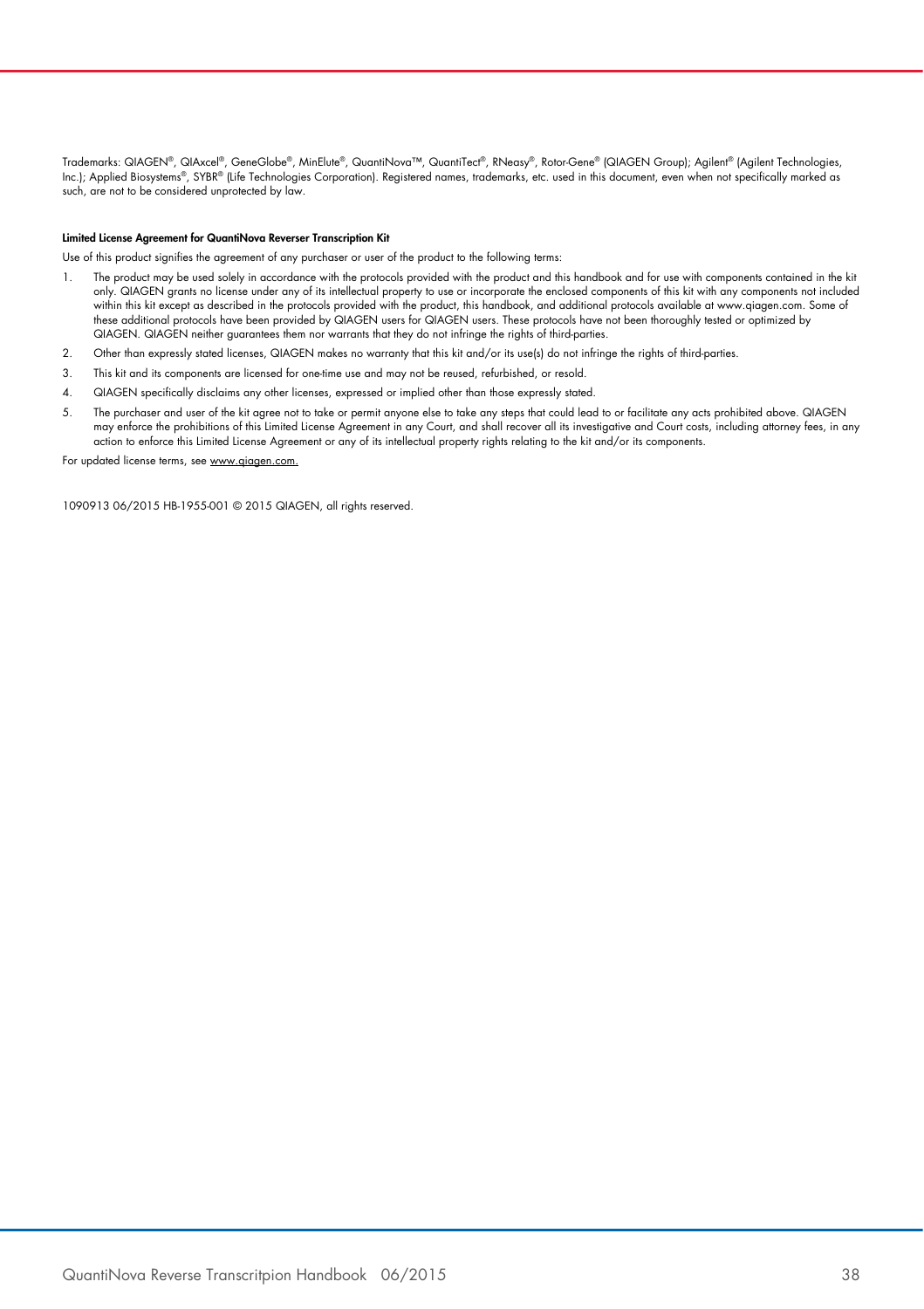**Notes**